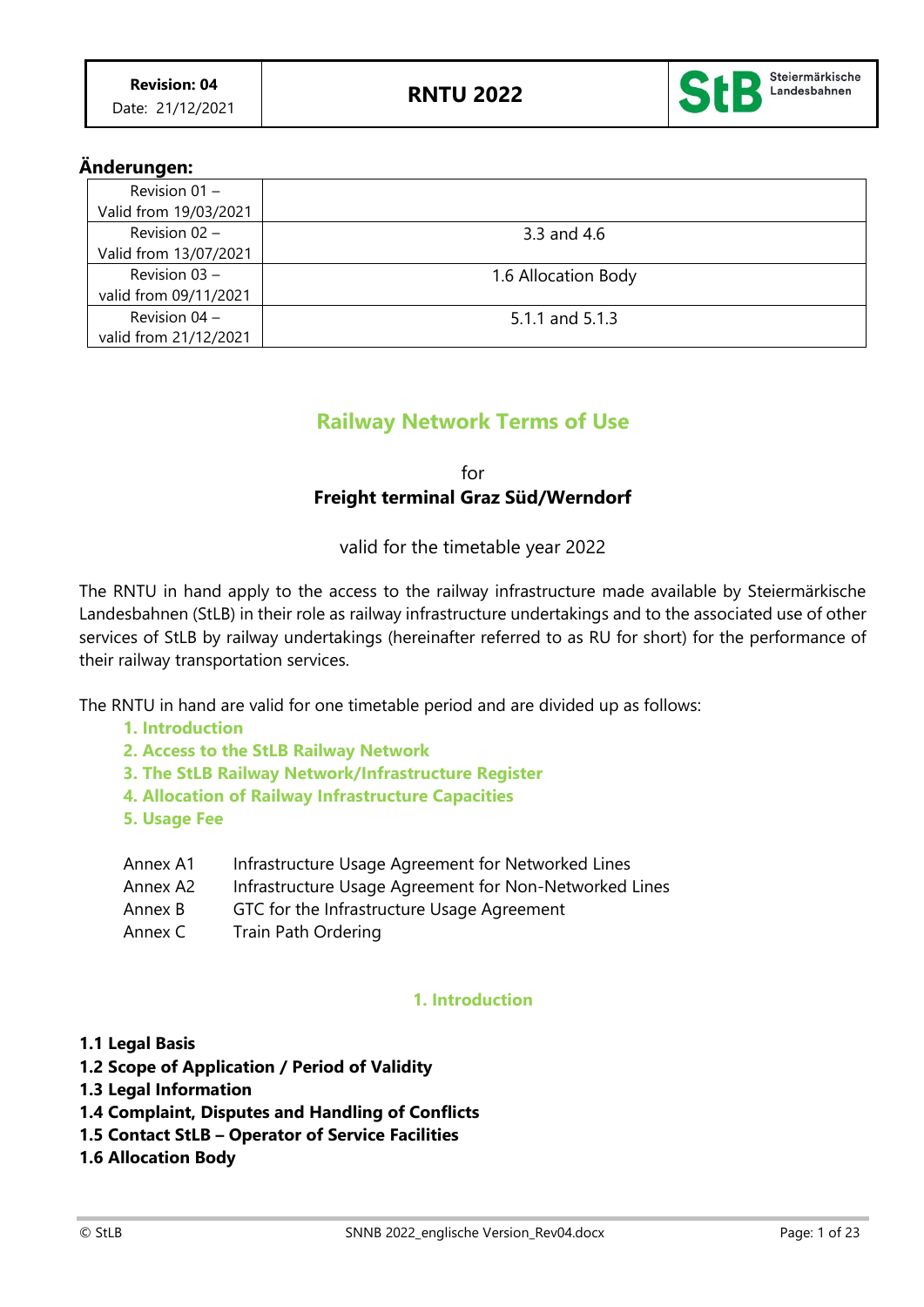

# **1.1 Legal Basis**

The RNTU constitute the instrument fixed on the basis of Community Law by Article 27 of Directive 2012/34/EU for fixing anti-discriminatory access conditions for the RU. The legal basis of the RNTU is § 59, EisbG.

## **1.2 Scope of Application / Period of Validity**

The RNTU in hand apply to the freight terminal Graz Süd/Werndorf. Pursuant to § 54a, Section 3, EisbG [Austrian Railway Act] the lines Gleisdorf – Weiz, Peggau – Übelbach and Feldbach – Bad Gleichenberg are except from the RNTU.

The parameters contained in the RNTU are based on the infrastructure status as of February 2020 and are updated on an ongoing basis. As a matter of principle, the conditions of access and use are geared to the timetable year 2022 – from 12 December 2021 to 10 December 2022.

## **1.3 Legal Information**

The RNTU were prepared with the utmost care and are updated on an ongoing basis. They constitute a comprehensive offer of the fundamentals and general conditions for access to the railway infrastructure and the other services for the RUs. The use of the railway infrastructure itself is based on an infrastructure usage agreement which the RU concludes with the allocation body.

StLB strives to update the information on this website on an ongoing basis. StLB accepts no responsibility for the correctness, completeness and currentness of this information or system failures due to files or formats that were not created error-free. StLB accepts no liability for direct or indirect damage caused by access to the website or its use.

## **1.4 Complaint, Disputes and Handling of Conflicts**

If the request for the allocation of railway capacity or for the granting of the minimum access package is rejected by the allocation body (SCHIG) or an agreement on a request for the granting of the minimum access package is not reached within one month from receipt of the request by the allocation body; if an agreement on a request for the granting of the minimum access package in connection with a request for the allocation of railway infrastructure capacity not to be considered during the preparation of the network timetable is not reached within five working days from receipt of the request by the allocation body (SCHIG); if an agreement on a request for the allocation of railway infrastructure capacity to be considered during the preparation of the network timetable is not reached within one month after the time limit for the filing of a statement concerning the network timetable draft has passed, in the event of the execution of coordination proceedings within ten working days after their completion, and on a request for the allocation of railway infrastructure capacity not to be considered during the preparation of the network timetable within five working days from receipt of the request by the allocation body, or if the railway infrastructure capacity concerned by the request was allocated to another party entitled to railway infrastructure capacity.

The complaint has to be filed in writing.

Optionally, the complaint has to comprise an application for the allocation of the requested railway infrastructure capacity including a description of the substantial content of the agreement striven for or the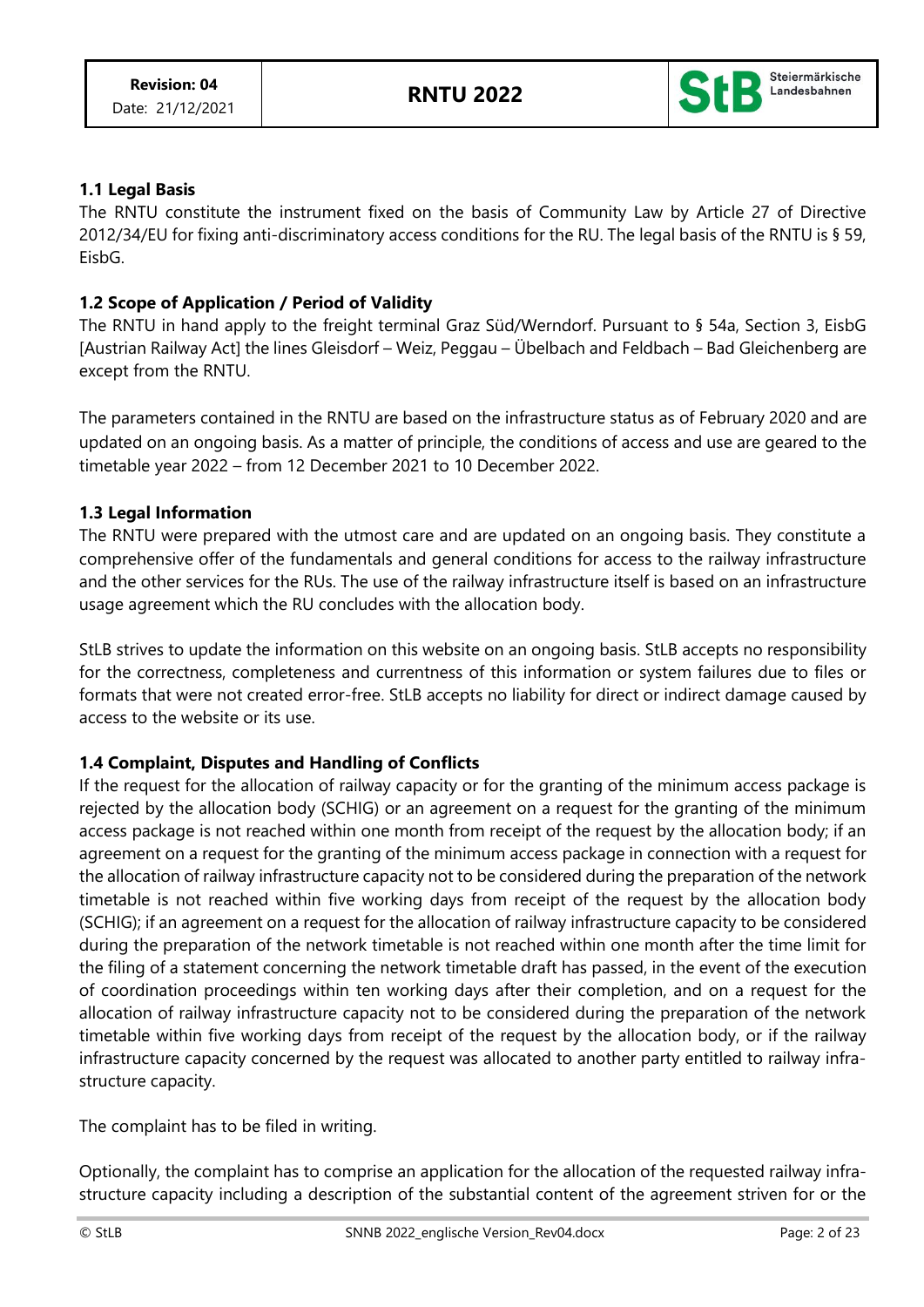

deed striven for or an application for the granting of the minimum access package including a description of the substantial content of the agreement striven for.

# **1.5 Contact StLB & Operator of Service Facilities**

The contact for more detailed information about the network access and the allocation body for the allocation of railway infrastructure capacity is Steiermärkische Landesbahnen, infrastructure division. This authority is available from Monday to Friday in the period from 8.00 a.m. to 3.00 p.m. (on workdays): Steiermärkische Landesbahnen, infrastructure division

Eggenberger Straße 20 8020 Graz Phone: +43 316 812581 Fax: +43 316 812581-81 Email: [office@stlb.at](mailto:office@stlb.at)

Outside the office hours, inquiries can be recorded on tape.

## **1.6 Allocation Body**

The following body is responsible for the allocation of railway capacity:

Schieneninfrastruktur-Dienstleistungsgesellschaft mbH (hereinafter referred to as SCHIG for short) Abt. Förderungen und Register (FRE) Jakov-Lind-Straße 2, Stiege 2, 4. OG 1020 Vienna Mag. Ulrike FARNIK Phone: +43 1 812 73 43 - 4000 Fax: +43 1 812 73 43 – 1700 Email: [schig.fre@schig.com](mailto:schig.fre@schig.com) [www.schig.com](http://www.schig.com/)

SCHIG is available from Monday to Friday in the period from 9.30 a.m. to 3.30 p.m. (on workdays). Outside the office hours, inquiries can be recorded on tape.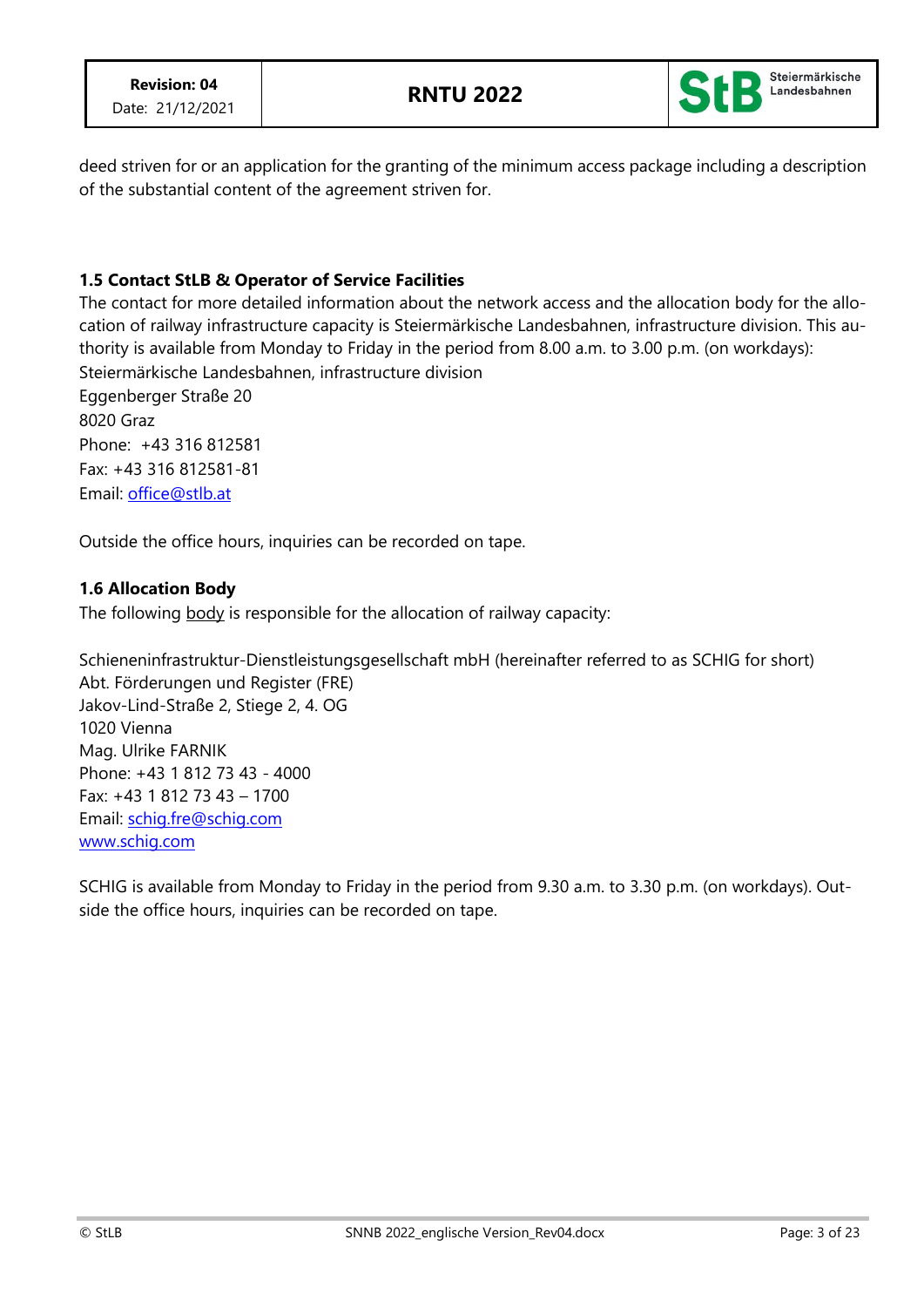

**2. Access to the StLB Railway Network**

- **2.1 Access to the Railway Infrastructure of StLB**
- **2.1.1 Parties Entitled to Railway Infrastructure Capacity**
- **2.1.2 Parties Entitled to Access**
- **2.2 Requirements for the Exercising of Access Rights**
- **2.3 Transportation Permit, Transportation License**
- **2.4 Safety Certificate**
- **2.5 Insurance Conditions**
- **2.6 Requirements for Parties Entitled to Railway Infrastructure Capacity**
- **2.7 Infrastructure Usage Agreement /Railway Infrastructure Capacity Agreement/ General Terms and Conditions**
- **2.8 Agreement on the Access to Service Facilities and the Granting of Services**
- **2.9 Appointment of Railway Supervisory Bodies**
- **2.10 RID Goods**
- **2.11 Environmental Protection**
- **2.12 Compatibility of Railway Vehicles**
- **2.13 Staff**

### **2.1 The following have access to the Railway Infrastructure of StLB**

### **2.1.1. Parties Entitled to Railway Infrastructure Capacity (pursuant to § 57a, EisbG)**

- 1. Parties entitled to access
- 2. International groups of railway undertakings, other natural and legal persons, such as public authorities in the scope of Directive (EC) no. 1370/2007, forwarders, carriers and combined traffic undertakings with a public or private sector interest in the acquisition of railway infrastructure capacity.

### **2.1.2 Parties Entitled to Access (pursuant to § 57, EisbG)**

- 1. Railway undertakings with place of business in a member state of the European Union or in a state that is a party to the Convention on the European Economic Area for the Performance of transportation of passengers;
- 2. RUs with place of business in a member state of the European Union, in a state that is a party to the Convention on the European Economic Area or in the Swiss Confederation for the Performance of Railway Traffic Services in Freight Traffic;

### **2.2 Requirements for the Exercising of Access Rights**

The following is necessary for the exercising of access rights by parties entitled to access:

- 1. Proof of a valid transportation permit or license as RU for the respective transportation services;
- 2. The safety certificate;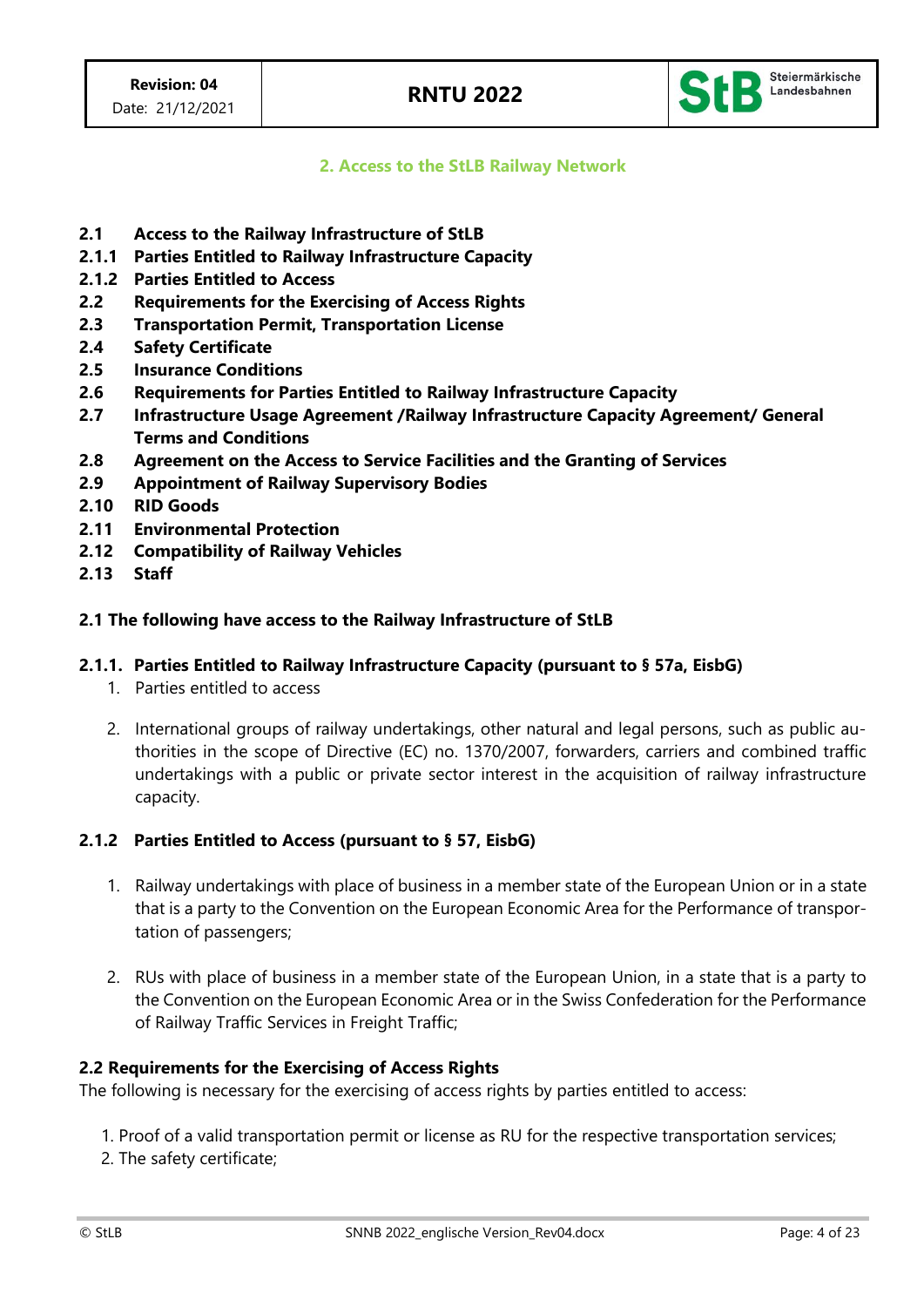

3. Proof of the valid coverage of the third-party liability insurance by the insurance or equivalent precautions;

4. Conclusion of an infrastructure usage agreement;

5. The allocation of railway infrastructure capacity by way of the allocation of train paths to parties entitled to railway infrastructure capacity.

## **2.3 Transportation Permit, Transportation License**

A transportation permit authorises natural persons with place of residence in Austria and corporations or corporate bodies under public law with place of business in Austria to the performance of railway transportation services on the railway infrastructure of a railway infrastructure undertaking. The requirements for the obtaining of a transportation permit as specified in §§ 15 et seqq., EisbG.

More detailed information about the obtaining of a transportation permit is also made available on the homepage of the Austrian Federal Ministry of Transportation, Innovation and Technology.

If the permit for the performing of railway transportation services is not there just because of a transportation permit, a transportation license for the performance of passenger transportation services in urban and suburban traffic and of freight transportation in regional, urban and suburban traffic is required. The requirements for the obtaining of a transportation license are specified in §§ 16 et seqq., EisbG.

# **2.4 Safety Certificate**

For the sake of traffic safety, RUs have to dispose of a valid safety certificate pursuant to § 37, EisbG for the performance of transportation services on the networked secondary railway lines operated by STBL. It fixes the safety requirements to be fulfilled for the lines concerned by the access. The granting of the safety certificate confirms that a RU is able to fulfil the safety requirements applicable to the access.

Obligations of the RU during the period of validity of the safety certificate: All major changes of the facts recorded in the safety certificate have to be reported without being requested to do so. Upon the request of StLB, proof of the fact that the requirements for the safety certificate are fulfilled has to be shown at any time. If the necessary evidence can no longer be provided, access to the railway infrastructure is no longer permitted.

More detailed information for the filing of an application for the granting of the safety certificate part A and a safety certificate part B is made available on the homepage of the Austrian Federal Ministry of Climate Action, Environment, Energy, Mobility, Innovation and Technology can be accessed with the following link:

[https://www.bmk.gv.at/themen/eisenbahn/sicherheit/leitfaden\\_bescheinigung.html](https://www.bmk.gv.at/themen/eisenbahn/sicherheit/leitfaden_bescheinigung.html)

The application for the issuance of a safety certificate has to be filed with: Bundesministerium für Klimaschutz, Umwelt, Energie, Mobilität, Innovation und Technologie Sektion IV/E3 – Oberste Eisenbahnbehörde

Radetzkystraße 2 A – 1030 Vienna. E-Mail: e3@bmk.gv.at

## **2.5 Insurance Conditions**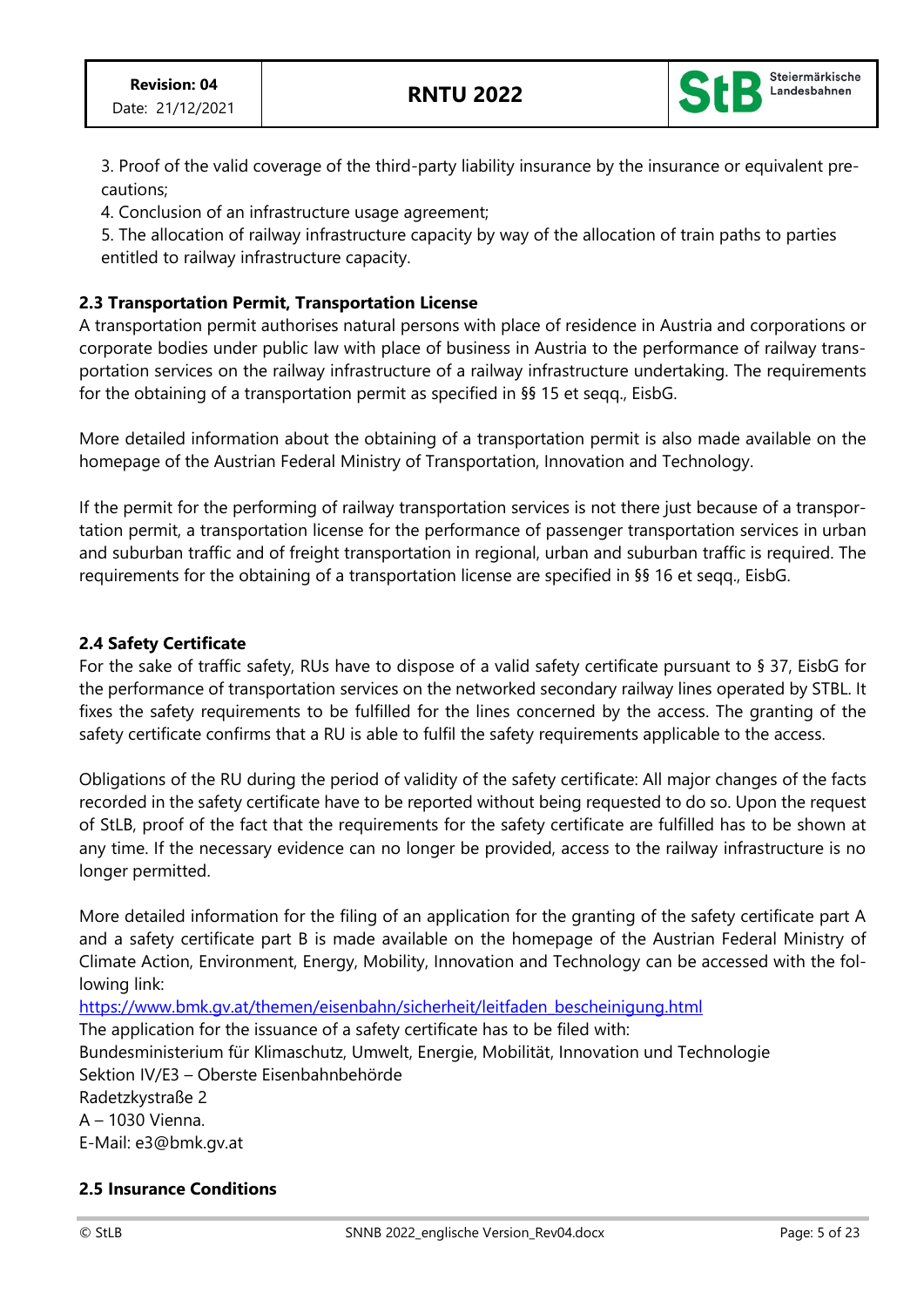

For the insurance conditions, refer to the GTC. It is pointed out expressly that the validity of the third-party liability insurance for Austria must be recognisable or that proof of it must be shown.

## **2.6. Requirements for Parties Entitled to Railway Infrastructure Capacity pursuant to §57a, Subsection 2, EisbG**

Parties entitled to Railway Infrastructure Capacity pursuant to § 57a, Subsection 2, EisbG will be referred to as non-railway undertakings (NRU) below.

When filing its request for the allocation of railway infrastructure capacity at the latest, the NRU has to show proof of its private- or public-sector interest in the acquisition of railway infrastructure capacity. Otherwise the request for railway infrastructure capacity will be rejected.

The use of the railway infrastructure capacity allocated to the NRU has to be done by an RU, SCHIG mbH and StLB, respectively, have to be notified of this RU:

- 30 days before the first service day of the allocated railway infrastructure capacity at the latest,
- at least upon filing of the request at any rate insofar as the time period until the first day of service of the allocated railway infrastructure capacity is less than 30 days.

# **2.7 Infrastructure Usage Agreement / Railway Infrastructure Capacity Agreement / General Terms and Conditions**

The General Terms and Conditions for the Infrastructure Usage Agreement (GTC) are an integral part of the agreements and published in the annex to the RNTU on the Internet.

If all requirements pursuant to Sections 2.1 to 2.4 are fulfilled and the application filed by the applicant for railway infrastructure capacity for the allocation of railway infrastructure capacity can be approved, an infrastructure usage agreement (sample see Annex A) or railway infrastructure capacity agreement is concluded afterwards. This agreement fixes the general contents of the cooperation of Steiermärkische Landesbahnen, infrastructure division, and the RU and is concluded by SCHIG on behalf and for the account of StLB with the applicant for railway infrastructure capacity.

Annexes and integral part of the Agreement are, for example, the RNTU, the General Terms and Conditions (GTC) - enclosed as Annex B - and the Railway Infrastructure Capacity Agreement which contains the details of the allocated railway infrastructure capacity and any other services that may have been offered.

# **2.8 Agreement on the Access to Service Facilities and the Granting of Services**

If an RU was granted access to service facilities and services, the operator of the service facilities has to conclude a written agreement with the RU.

# **2.9 Appointment of Railway Supervisory Bodies**

The RU has to appoint railway supervisory bodies pursuant to § 30, EisbG. Sworn railway supervisory bodies are authorised to supervise the conduct of persons vis-à-vis railway facilities and railway vehicles for the purpose of maintaining safety and order of operation and transportation on the railway. In their area of competence, railway supervisory bodies are authorised to issue directives to anyone.

# **2.10 RID Goods**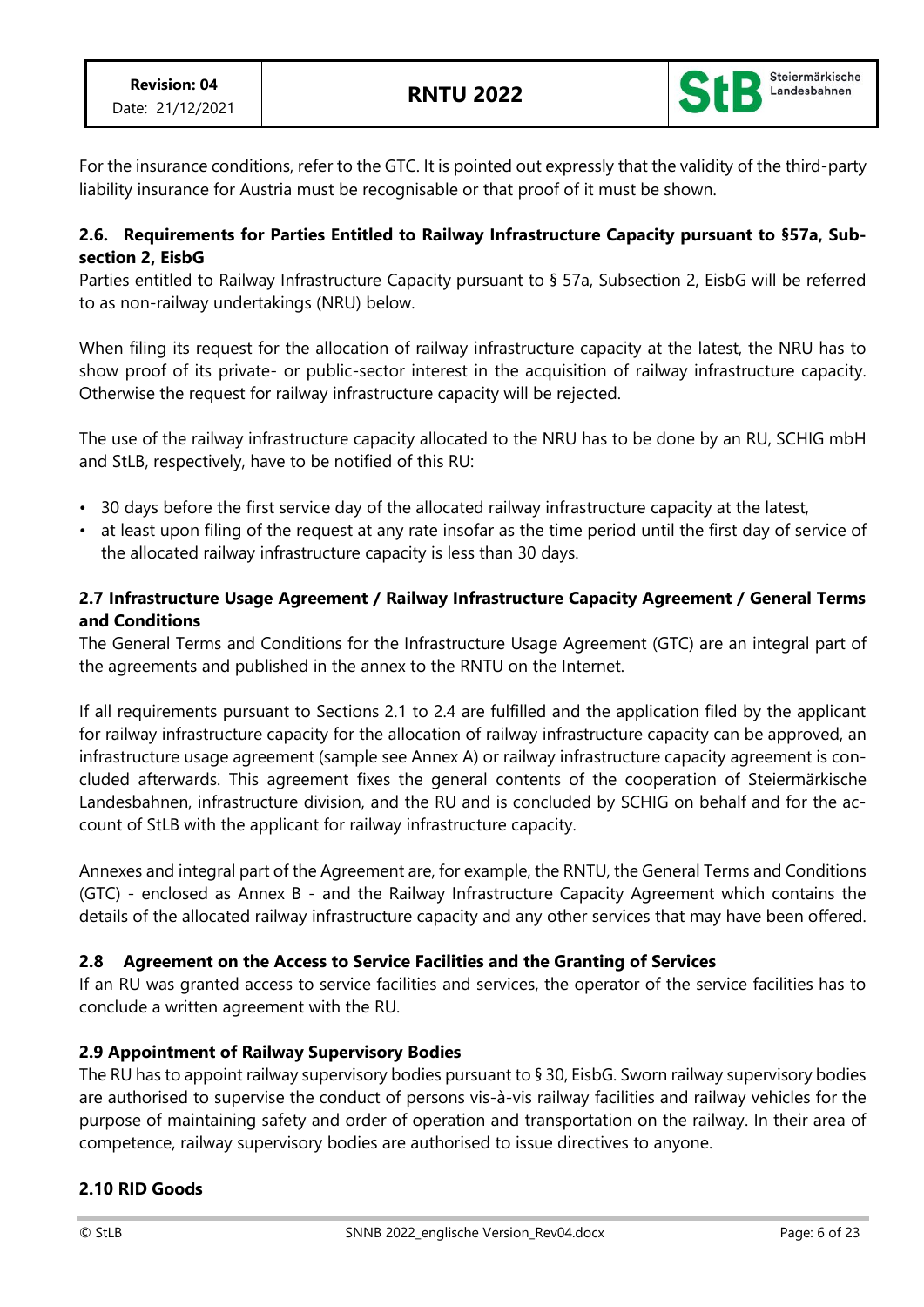

In national and international rail traffic, the provisions of the regulations concerning the International Carriage of Dangerous Goods by Rail (RID) apply to the transportation of hazardous goods by rail. In addition, the Austrian Law on the Transportation of Dangerous Goods - in particular Section 5 – and the provisions of the UIC leaflet 471-3 have to be observed.

## **2.11 Environmental Protection**

When using the railway infrastructure of StLB, the applicable Austrian Environmental laws (noise, emission, waste management acts, etc.) have to be observed. In the event of effects that are hazardous to the environment (contamination or other threat to the environment) or if these are imminent, the RU has to notify StLB (infrastructure division) notwithstanding other statutory reporting obligations and the alerting of agencies of the public security service, fire service, etc.

## **2.12 Compatibility of Railway Vehicles**

After the licensing of vehicles by the BMVIT *[Austrian Federal Ministry of Transport, Innovation and Technology]* and also if no license from the BMVIT is required pursuant to the Railway Act, proof of the compatibility of the vehicles with the infrastructure of StLB has to be shown. To access the network to the interchange point at terminal Graz, proof of access to the network of infrastructure of the ÖBB is sufficient.

### **2.13 Staff**

The BMVIT is responsible for the recognition of foreign qualifications and the definition of supplementary Austrian qualifications of engine drivers. For all staff members who fulfil operational functions on the network of StLB, the qualification, examination and further training are realised according to the instructions of StLB. Furthermore, a use of these staff members requires operational experience in the event of safety-relevant work pursuant to § 62, Austrian Occupational Health and Safety Act. A change or recognition of qualifications always requires the consent of StLB. If employees fail to fulfil any of the requirements mentioned above, they must not be used in operating functions on the network of StLB.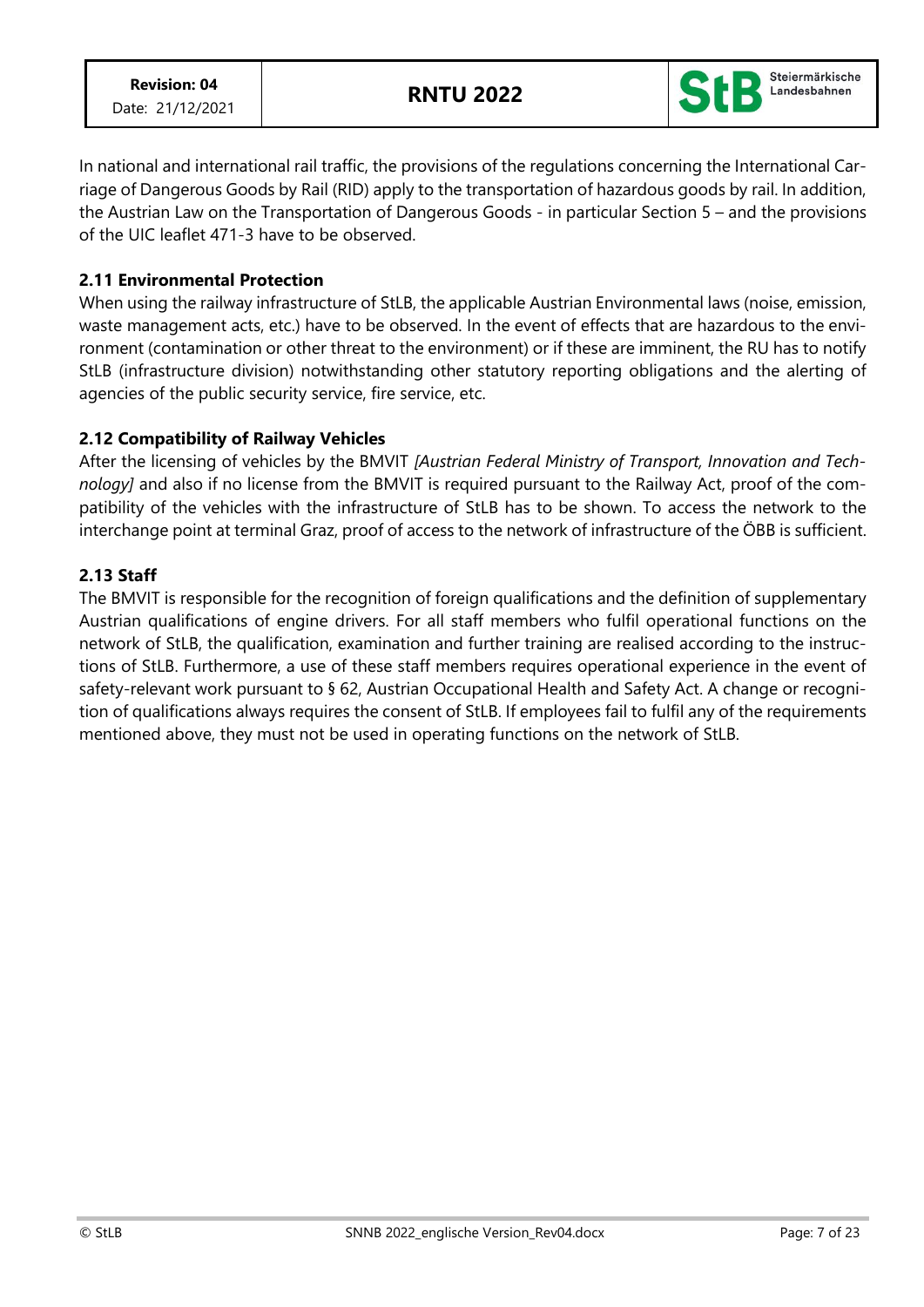

# **3. The StLB Railway Network Infrastructure Register**

### **3.1 Organisational Structure of StLB**

**3.2 Technical Description of the StLB Railway Network**

### **3.3 List of Operating Regulations and Timetable Documents**

### **3.1 Organisational Structure of StLB**

The company Steiermärkische Landesbahnen is an enterprise of the province of Styria.

### **3.2 Technical Description of the StLB Railway Network**

**<https://www.schig.com/register/infrastrukturregister>**

### **3.2.1 Freight Terminal Graz Süd/Werndorf**

#### **Interchange Point (km 0.0 to km 1.367)**

#### **General Data:**

| Classification of the line            | Main line railway                   |
|---------------------------------------|-------------------------------------|
| Line priority                         | A-network                           |
| Form of traction                      | Electric (15kV 16 2/3 Hz) or diesel |
| Operating hours of traffic scheduling | See Section 5                       |
|                                       | Mon – Fri 6.00 a.m. – 6:30 p.m.     |

### **Information About Physical Structures:**

| Track gauge                                     | 1435 mm                      |
|-------------------------------------------------|------------------------------|
| Number of main lines                            |                              |
| Length of line operated                         | 1.367 km                     |
| Minimum radius between curves                   | 190 m                        |
| Allowed cant deficiency                         | Acc. to HL guidelines        |
| Allowed lateral acceleration                    | $0.85$ m/sec <sup>2</sup>    |
| Maximum slope                                   | 2.48 ‰                       |
| Maximum ramp gradient (gradient due to cant)    | No cant of the track present |
| Graduated transition of humps and valleys       | Acc. to HL guidelines        |
| Standard structure gauge on straight and curved | Acc. to HL guidelines        |
| track                                           |                              |
| Axle load and load per metre                    | Line class D4                |
| Wheel profile                                   | UIC standard profiles        |
| Distance between centres of lines               | Acc. to HL guidelines        |
| Maximum sea level                               | 322 m                        |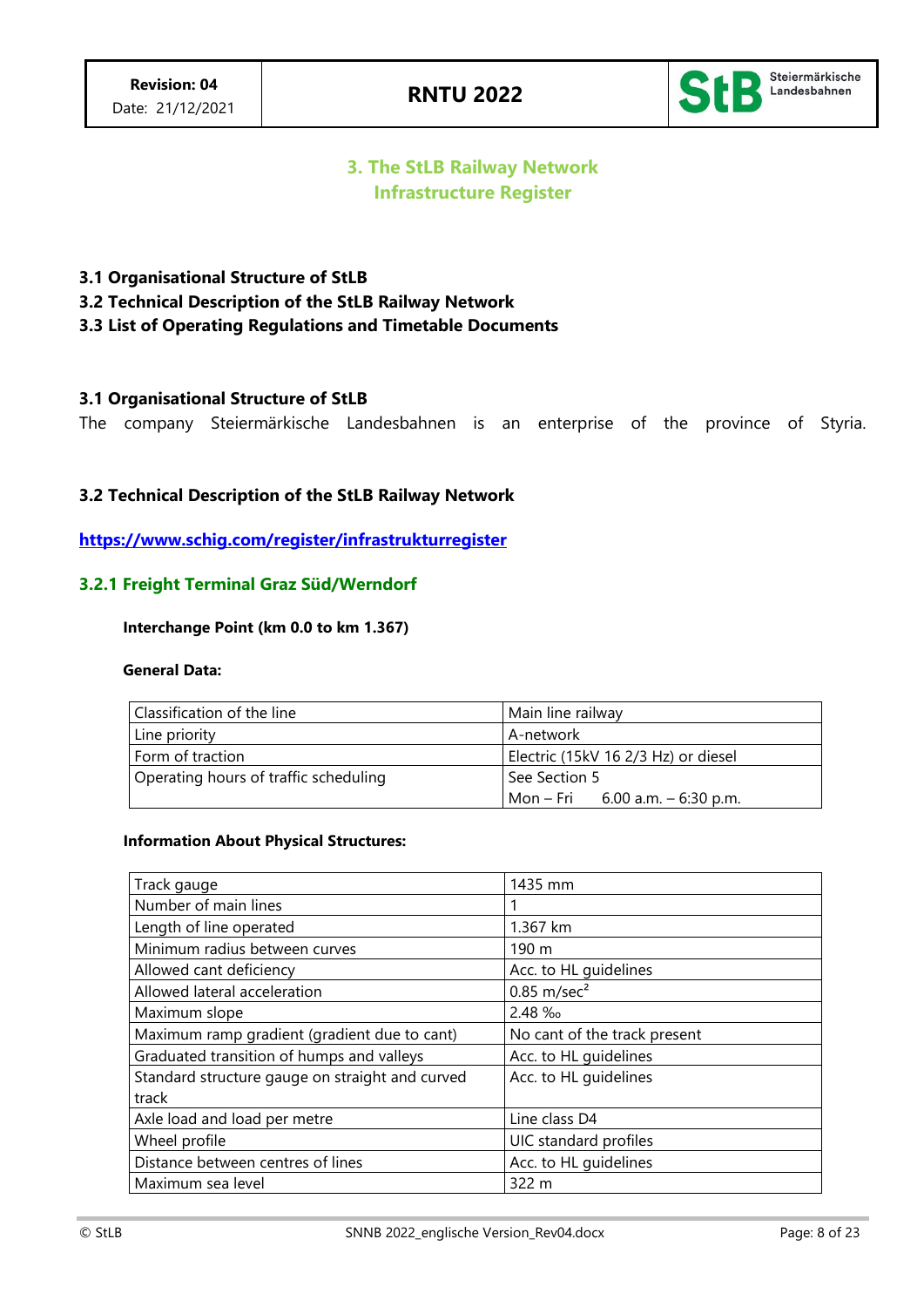

| Minimum structure clearance                              | Acc. to HL guidelines           |
|----------------------------------------------------------|---------------------------------|
| Minimum clearance between centres of lines               | Acc. to HL guidelines           |
| Equivalent taper                                         |                                 |
| Track bed quality                                        | Not relevant                    |
| Canting of the rail                                      |                                 |
| Points and crossings                                     |                                 |
| Track bed stability                                      |                                 |
| Traffic impact on structures                             |                                 |
| Maximum pressure variations in tunnels                   | Not required - no tunnel        |
| Crosswind                                                |                                 |
| Electric characteristics                                 |                                 |
| Noise and vibrations                                     |                                 |
| Platforms                                                | Not required - no PT            |
| Access/Penetration                                       |                                 |
| Existence of precautions for the evacuation of pas-      | Not required - no PT            |
| sengers and train staff from the train outside the       |                                 |
| platform                                                 |                                 |
| Existence and position of holding sidings that are in    |                                 |
| line with the TSI infrastructure of the high-speed rail- |                                 |
| way system                                               |                                 |
| Existence and position of stationary systems for the     |                                 |
| maintenance of trains which are in line with the TSI     |                                 |
| vehicles of the high-speed railway system                |                                 |
| Maintenance plan                                         | CCG maintenance instruction BBS |
| Rail fastening systems                                   |                                 |
| Sleepers and crossing timbers                            | Timber, concrete                |
| Water filling connection                                 | Available                       |

## **Information About Operations Process**

| Operator                                                                         | Steiermärkische Landesbahnen                                                         |
|----------------------------------------------------------------------------------|--------------------------------------------------------------------------------------|
| Operations process                                                               | Freight traffic, V3-operation                                                        |
| Transition of vehicles from the network of ÖBB to<br>the terminal and vice versa | Transition of wagons from the network of<br>CCG to the network of ÖBB and vice versa |
|                                                                                  | takes place using the existing infrastructure                                        |
|                                                                                  | in the interchange point (the junction points                                        |
|                                                                                  | are outdoors at km 225.773 of the line Wien-                                         |
|                                                                                  | Spielfeld/Straß)                                                                     |
| Permissible line speed                                                           | 60 km/h                                                                              |
| Maximum train length                                                             | 635 m                                                                                |
| Maximum train weight                                                             | Ri 1: 2750 t                                                                         |
|                                                                                  | Ri 2: 3000 t                                                                         |
| Minimum braked weight percentage                                                 | 6 %                                                                                  |
| Required braked weight percentage                                                | 70 %                                                                                 |
| Locking braked weight percentage                                                 | 2%                                                                                   |
| Emergency brake override                                                         | No                                                                                   |
| Composition of trains                                                            | pushed or pulled trains                                                              |
| Min. staff on board the trains:                                                  | 0:0 running; 1:0 running                                                             |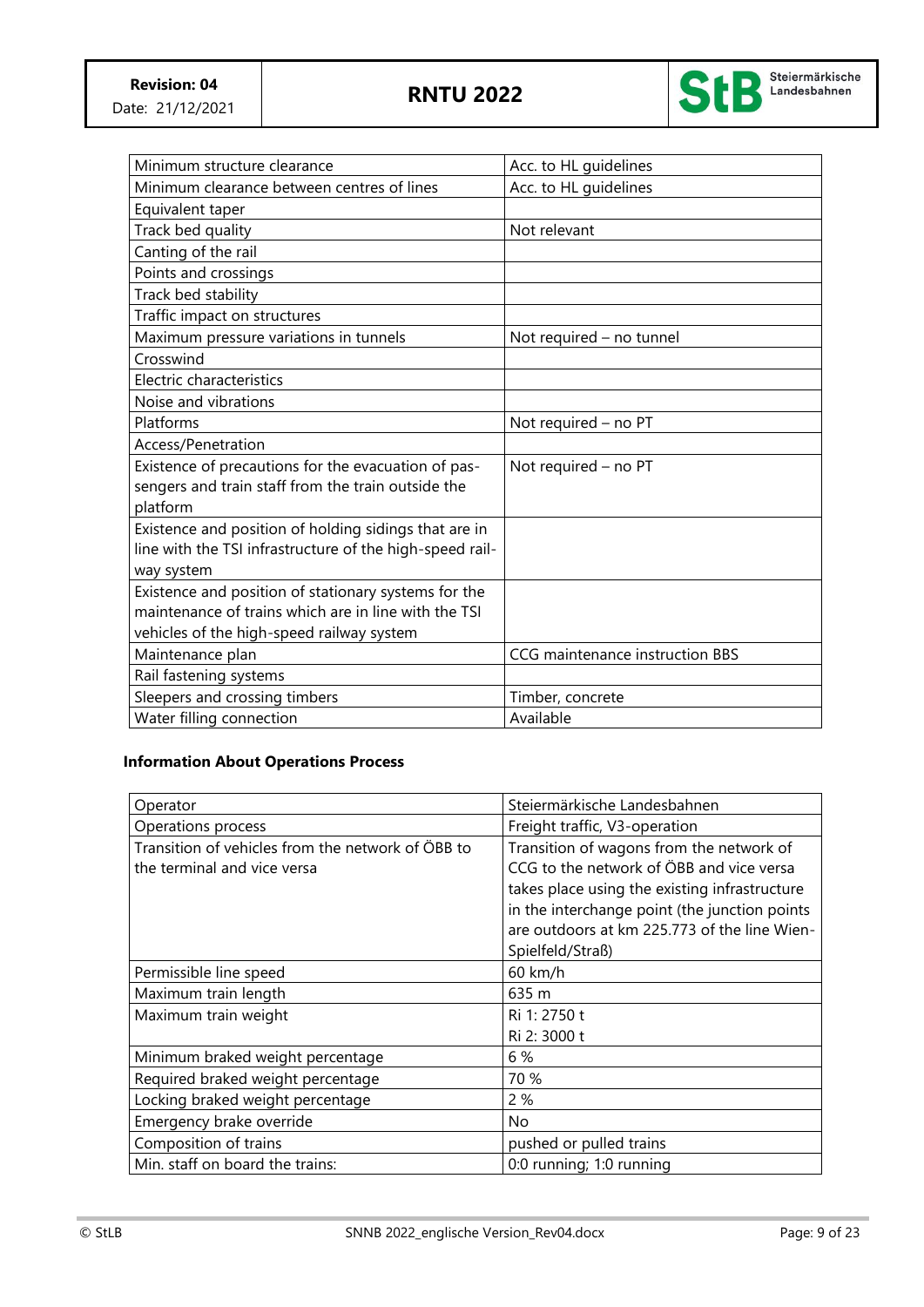

# **Information About Signalling and Telecommunication Systems:**

| Signalling system                                              | Entry signal and exit signal at Kalsdorf sta-<br>tion.<br>Entry signal and exit signal at interchange<br>point |
|----------------------------------------------------------------|----------------------------------------------------------------------------------------------------------------|
| Technical safety systems for level crossings                   | No                                                                                                             |
| Continuous automatic train-running control                     | No.                                                                                                            |
| Intermittent train-running control                             | Yes                                                                                                            |
| Automatic vigilance device (Tfz equipment)                     | Yes                                                                                                            |
| Train radio system                                             | C-channel                                                                                                      |
| Shunting radio equipment                                       | Yes (trunked radio)                                                                                            |
| Communication systems                                          | In-house CCG telephone network with con-<br>nection to ÖBB station Kalsdorf                                    |
| Railway safety installation and/or railway safety<br>equipment | Shunting signals in the interchange point                                                                      |

# **Information About Power Conducting Systems:**

| Power system                                          | Alternating current 16 2/3 Hz               |
|-------------------------------------------------------|---------------------------------------------|
| Overhead line voltage                                 | 15 kV                                       |
| Design of the contact wire                            | Standard ÖBB design                         |
| Minimum contact line height                           | Acc. to HL guidelines                       |
| Maximum contact line height                           | Acc. to HL guidelines                       |
| Profile of pantograph                                 | according to ÖBB and/or DB standard         |
| <b>Blind current and harmonics</b>                    | No restrictions for vehicles which are also |
|                                                       | approved for the ÖBB network                |
| Energy recovery option                                | Yes                                         |
| Maximum allowed power consumption per power           | No restrictions for vehicles which are also |
| car                                                   | approved for the ÖBB network                |
| Voltage and frequency                                 | 16 2/3 Hz, 15 kV                            |
| Maximum line speed                                    | 40 km/h                                     |
| Maximum power consumption of the trains               | Is in line with the feeding connecting ÖBB  |
|                                                       | contact line network (Wien-Spielfeld/Straß) |
| Power/Current limitation on board required: yes or    |                                             |
| no                                                    |                                             |
| Sections where regenerative braking on DC lines is    | $---$                                       |
| allowed                                               |                                             |
| Standard contact wire height                          | According to ÖBB sets of regulations        |
| Wind velocity for operation without limitations       | According to ÖBB sets of regulations        |
| Curve of mean contact force (AC, C, C1, C2; DC 1,5kv, | According to ÖBB sets of regulations        |
| DC 3,0 kv)                                            |                                             |
| Distance between pantographs                          | According to ÖBB sets of regulations        |
| Maximum contact wire temperature at standstill,       |                                             |
| only direct current system                            |                                             |
| Phase separation sections: Type of neutral sections   | $---$                                       |
| used, information about operation                     |                                             |
| System separation sections: Type of neutral sections  |                                             |
| used                                                  |                                             |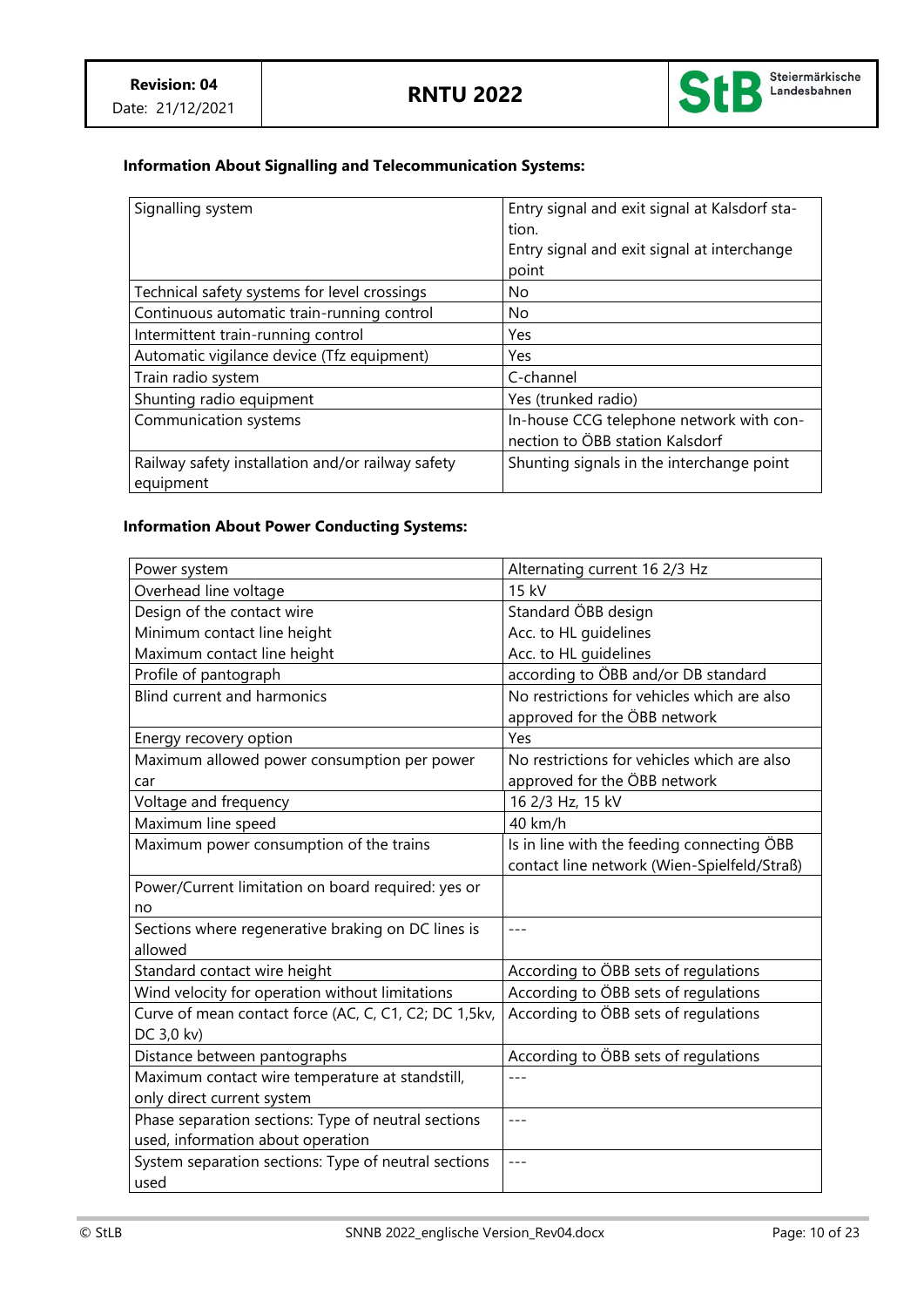

| Operational data: Information about operation       |     |
|-----------------------------------------------------|-----|
| Coordination of electric protection – automatic re- | Yes |
| closing (yes/no)                                    |     |
| Limitations for allowed maximum current             | No  |
| Special cases taken into consideration              |     |
| Other deviations from the TSI requirements          |     |

### **Terminal Area (km 0.983 to km 3.022)**

### **General Data:**

| l Form of traction                    | Diesel                               |
|---------------------------------------|--------------------------------------|
| Operating hours of traffic scheduling | See Section 5                        |
|                                       | Mon – Fri<br>6.00 a.m. $-$ 6:30 p.m. |

### **Information About Physical Structures:**

| Track gauge                                     | 1435 mm                      |
|-------------------------------------------------|------------------------------|
| Length of line operated                         | 2.039 km                     |
| Minimum radius between curves                   | 190 m                        |
| Allowed cant deficiency                         | HL guidelines                |
| Allowed lateral acceleration                    | $0.85$ m/sec <sup>2</sup>    |
| Maximum slope                                   | 4.0 ‰                        |
| Maximum ramp gradient (gradient due to cant)    | No cant of the track present |
| Graduated transition of humps and valleys       | HL quidelines                |
| Standard structure gauge on straight and curved | HL guidelines                |
| track                                           |                              |
| Axle load and load per metre                    | Line class D4                |
| Wheel profile                                   | UIC standard profiles        |
| Distance between centres of lines               | HL guidelines                |
| Maximum sea level                               | 319 m                        |
| Minimum structure clearance                     | Acc. to HL guidelines        |
| Minimum clearance between centres of lines      | Acc. to HL guidelines        |
| Equivalent taper                                |                              |
| Track bed quality                               | Not relevant                 |
| Canting of the rail                             |                              |
| Points and crossings                            |                              |
| Track bed stability                             |                              |
| Traffic impact on structures                    |                              |
| Maximum pressure variations in tunnels          | Not required - no tunnel     |
| Crosswind                                       |                              |
| Electric characteristics                        |                              |
| Noise and vibrations                            |                              |
| Platforms                                       | Not required - no PT         |
| Access/Penetration                              |                              |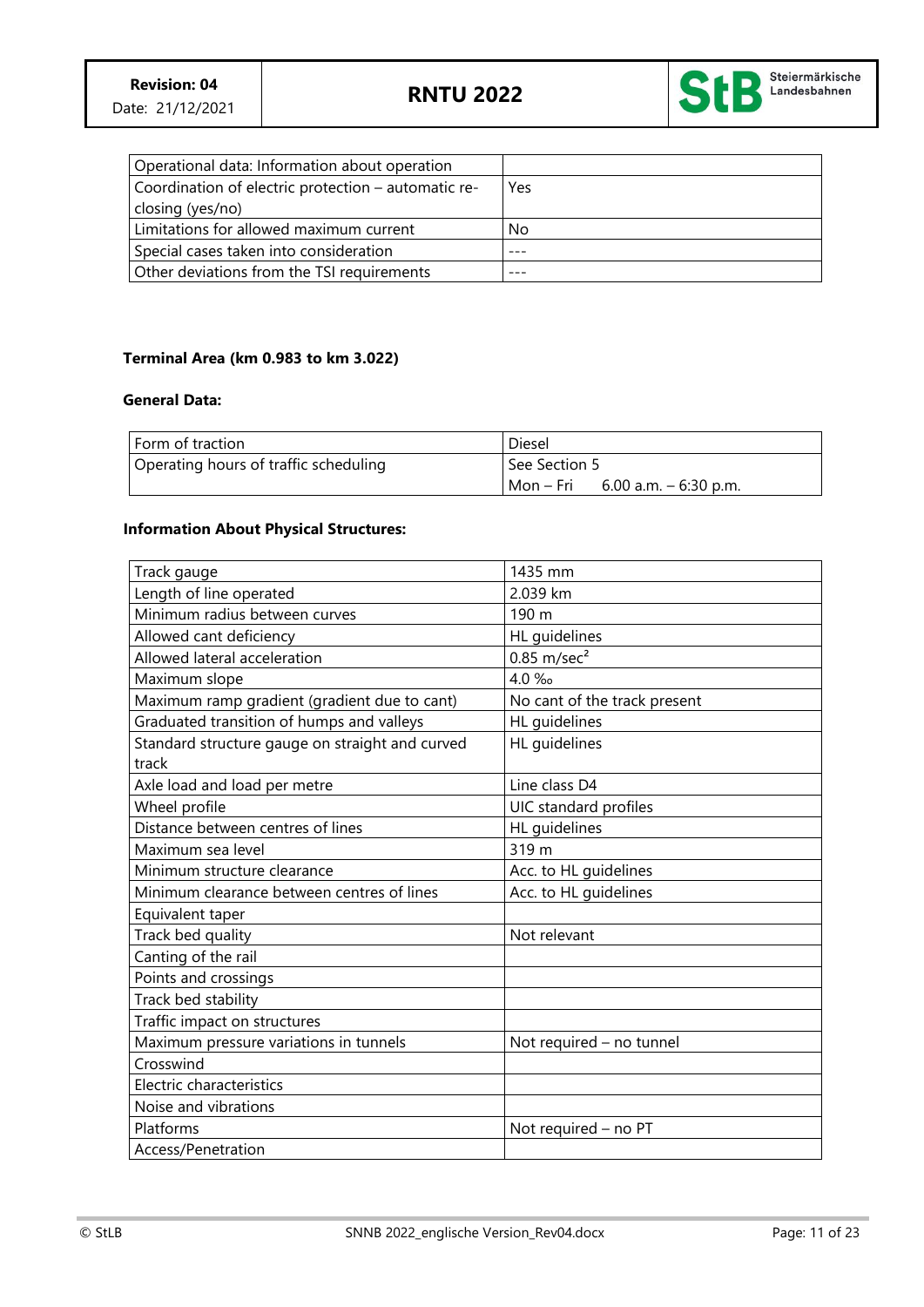

| Existence of precautions for the evacuation of pas-<br>sengers and train staff from the train outside the | Not required - no PT            |
|-----------------------------------------------------------------------------------------------------------|---------------------------------|
| platform                                                                                                  |                                 |
| Existence and position of holding sidings that are in                                                     |                                 |
| line with the TSI infrastructure of the high-speed rail-                                                  |                                 |
| way system                                                                                                |                                 |
| Existence and position of stationary systems for the                                                      |                                 |
| maintenance of trains which are in line with the TSI                                                      |                                 |
| vehicles of the high-speed railway system                                                                 |                                 |
| Maintenance plan                                                                                          | CCG maintenance instruction BBS |
| Rail fastening systems                                                                                    |                                 |
| Sleepers and crossing timbers                                                                             | Timber, concrete                |
| Water filling connection                                                                                  | Available                       |

# **Information About Operations Process**

| Operator                                | Steiermärkische Landesbahnen  |
|-----------------------------------------|-------------------------------|
| Operations process                      | Freight traffic,              |
|                                         | I only shunting runs possible |
| Permissible line speed                  | $40$ km/h                     |
| Maximum length of the shunting elements | 700 m                         |

### **Information About Signalling and Telecommunication Systems:**

| Signalling system                                                                                 | None                           |
|---------------------------------------------------------------------------------------------------|--------------------------------|
| Technical safety systems for level crossings                                                      | No                             |
| Continuous automatic train-running control                                                        | No.                            |
| Intermittent train-running control                                                                | No.                            |
| Automatic vigilance device                                                                        | Yes                            |
| Train radio system                                                                                | No.                            |
| Shunting radio equipment                                                                          | In-house CCG radio system      |
| Communication systems                                                                             | In-house CCG telephone network |
| Railway safety installation and/or railway safety<br>Shunting signal box with points electrically |                                |
| equipment                                                                                         | operated on site               |

#### **Miscellaneous**

| Transshipment facilities for the KLV zone | 2 gantry cranes, 45 t, |
|-------------------------------------------|------------------------|
| Power supply with industrial power        | 380 V, 50 Hz, 32 A     |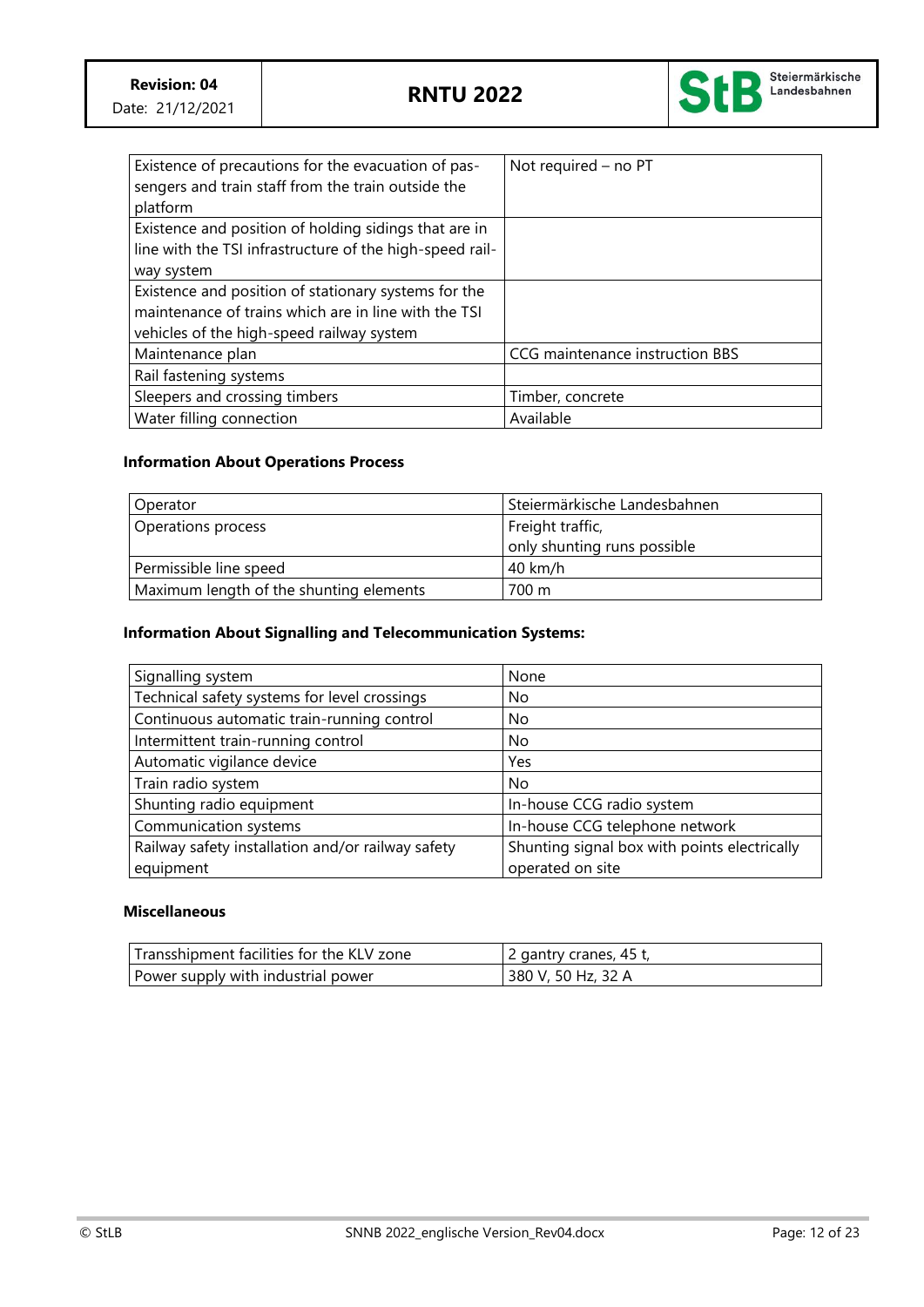

## **3.3 List of Operating Regulations and Timetable Documents**

## **Operating Regulations for the Interchange Point Terminal Graz Süd (KAT)**

| List of in-house standards to be issued<br>in the current version |                                                           |         |  |
|-------------------------------------------------------------------|-----------------------------------------------------------|---------|--|
|                                                                   |                                                           |         |  |
| Standard                                                          | Designation                                               | Comment |  |
| $V$ 2 ( $\overrightarrow{O}$ BB)                                  | Signal regulation                                         |         |  |
| $V$ 3 ( $\overrightarrow{OBB}$ )                                  | Operating regulation                                      |         |  |
| ZSB (ÖBB)                                                         | Additional provisions to the signal and operating regula- |         |  |
|                                                                   | tion                                                      |         |  |
| M 26 (ÖBB)                                                        | Braking regulation                                        |         |  |

# **Transition to ÖBB Lines**

The regulations of ÖBB apply to the transition to ÖBB lines.

### **Legal Framework**

List of the legal framework for the freight terminal Graz Süd/Werndorf.

| Verzeichnis der internationalen und nationalen gesetzlichen Rahmenbedingungen |                                                                |           |
|-------------------------------------------------------------------------------|----------------------------------------------------------------|-----------|
| Abkürzung                                                                     | Bezeichnung                                                    | Bemerkung |
|                                                                               |                                                                |           |
| EisbG                                                                         | Eisenbahngesetz 1957                                           |           |
| EisbBBV                                                                       | Eisenbahnbau- und -betriebsverordnung                          |           |
| EisbAV                                                                        | Eisenbahn-ArbeitnehmerInnenschutzverordnung                    |           |
| EisbBFG                                                                       | Eisenbahn-Beförderungs- und Fahrgastrechtegesetz               |           |
| EisbEPV                                                                       | Eisenbahn-Eignungs- und Prüfungsverordnung                     |           |
| EisbSV                                                                        | Eisenbahnschutzvorschriften                                    |           |
| <b>AVV</b>                                                                    | Allgemeiner Vertrag über die Verwendung von Güterwagen         |           |
| <b>RID</b>                                                                    | Übereinkommen über die Übergabe von RID-Gütern im in-          |           |
|                                                                               | ternationalen Verkehr                                          |           |
| <b>TSI OPE</b>                                                                | Technische Spezifikationen für die Interoperabilität zum Teil- |           |
|                                                                               | system "Verkehrsbetrieb und Verkehrssteuerung"                 |           |

The current version is available at<https://www.ris.bka.gv.at/> and [https://eur-lex.europa.eu/homep](https://eur-lex.europa.eu/homepage.html?locale=de)[age.html?locale=de.](https://eur-lex.europa.eu/homepage.html?locale=de)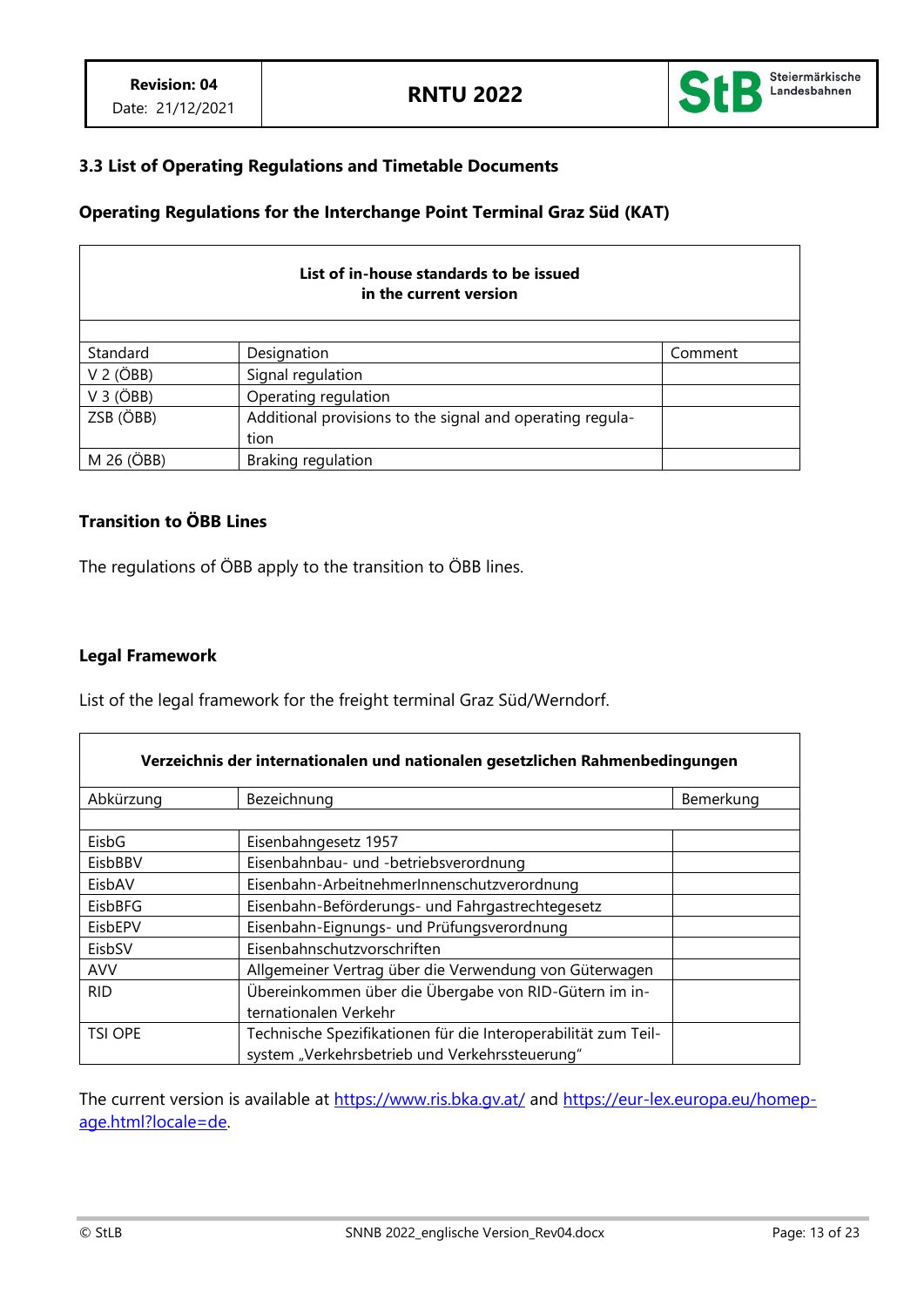

## **4. Allocation of Railway Infrastructure Capacity**

### **4.1 General**

- **4.2 Ordering of Railway Infrastructure Capacity**
- **4.3 Ordering Terms**
- **4.4 Allocation of Railway Infrastructure Capacity**
- **4.5 Construction Management Planning**
- **4.6 Use of Railway Infrastructure**

### **4.1 General**

The allocation body decides on the allocation of railway infrastructure capacity in an anti-discriminatory manner considering the applicable legal regulations of the Railway Act as amended from time to time.

Pursuant to § 62, Section 3, Railway Act, the performing of the tasks connected with the function of an allocation body by a railway infrastructure undertaking which is not independent of railway undertakings legally, organisationally and regarding its decisions is inadmissible for networked railways. Such a railway infrastructure undertaking has to assign all tasks connected with the function of an allocation body either to Schieneninfrastruktur-Dienstleistungsgesellschaft mbH or to another suited company and/or a suitable agency, but only to the two last mentioned ones if these are independent of railway undertakings legally, organisationally and regarding its decisions and perform no railway transportation services themselves, by way of a written agreement, which then have to perform these tasks as allocation body instead of the railway infrastructure undertaking on their own authority; the agreement must contain no provision that would impair a law-compliant performance of the tasks connected with the function of an allocation body or would make it impossible.

Pursuant to § 63, Section 1, EisbG, the allocation body has to perform the allocation of railway infrastructure capacity to parties entitled to railway infrastructure capacity under appropriate, non-discriminatory and transparent conditions according to the principles of equal treatment and a use of the railway infrastructure that is as efficient as possible.

The allocation body undertakes to comply with the allocation principles of § 63 EisbG in the best possible way.

The allocation of railway infrastructure capacity and the granting of the minimum access package have to be carried out, with the exception of § 70a, Section 4, EisbG, in the form of a written agreement which has to contain all transparent and non-discriminatory conditions in connection with the access to the railway infrastructure and the granting of the minimum access package with a view to the administrative, technical and financial arrangements. For the railway infrastructure capacity on the lines for which StLB does not fulfil the function of an allocation body itself, SCHIG has to conclude agreements with the parties entitled to railway infrastructure capacity on behalf and for the account of StLB.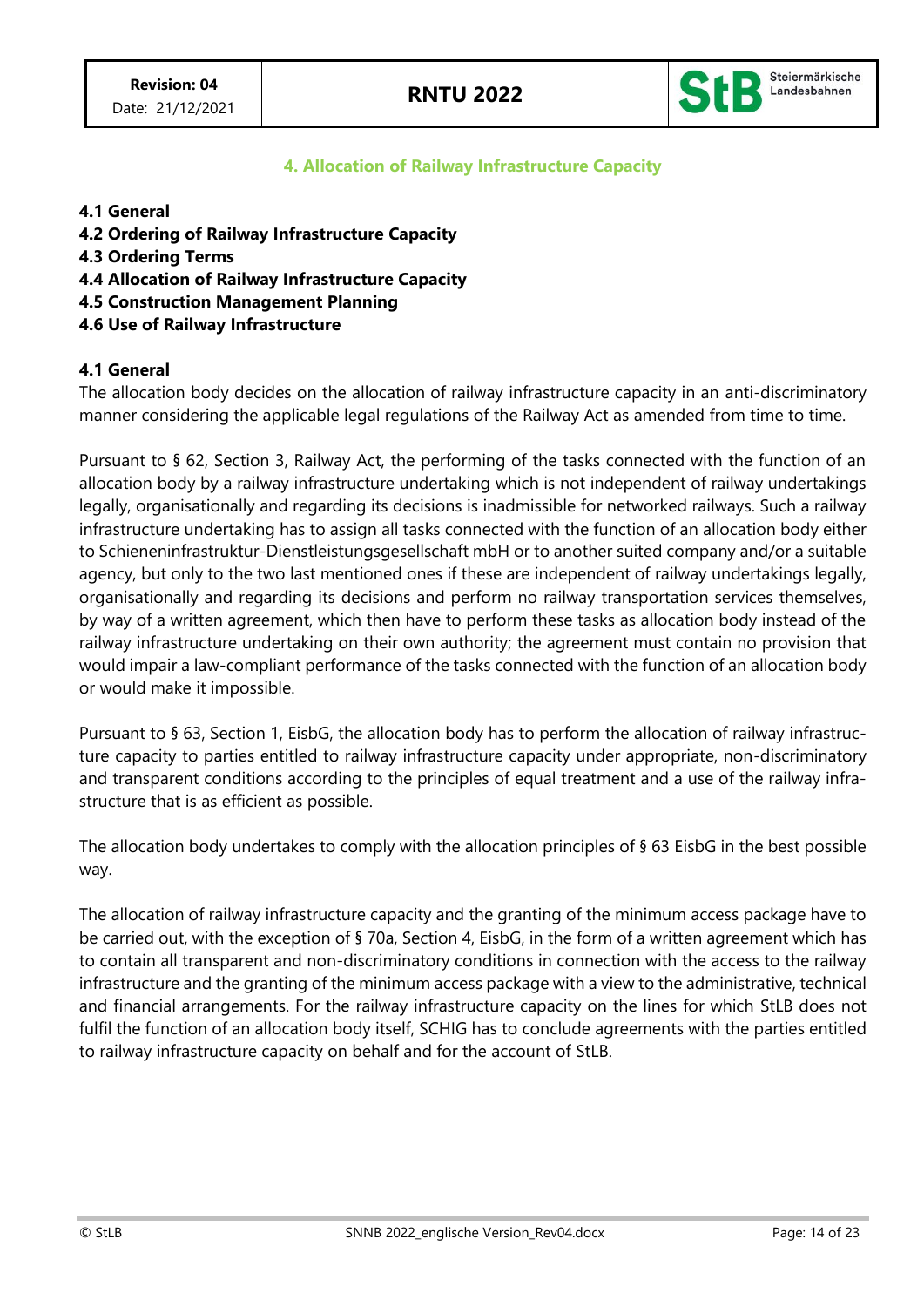

# **4.2 Train Path Ordering**

### **4.2.1 Procedure**

The party entitled to railway infrastructure capacity addresses its order for railway infrastructure capacity to the allocation body in charge pursuant to Section 1.3 in writing. An order for railway infrastructure capacity has to be placed with the order forms contained in the Annex (Annex C) and has to comprise the following information:

- Traffic relation
- **Time (location, stops, service days)**
- Train weight, length
- Power car
- Speed (v/max)
- Braking options
- Special factors (e.g. vehicle manipulations, exclusions, staff replacement, KLV profiles, RID, special loads etc.)

Any missing information has to be passed on by the RU upon request by StLB within three working days at the latest, otherwise the order for railway infrastructure capacity will be deemed not placed in time.

### **4.3 Ordering Terms**

The following ordering terms apply:

**For the annual timetable** (start in the middle of December of each year)

Main ordering date for railway infrastructure capacity: 31 August 2020

First follow-up order: 15 September 2020 (dealt with on the basis of remaining capacity)

## **For traffic during the year** (putting in circulation based on traffic advice)

- Order date two months before running insofar as possible.
- As standard, two weeks before running at the latest insofar as possible
- In special exceptional cases, up to one working day before running.

The date specified in each case is the end of the respective term.

Orders for railway infrastructure capacity that are received complete and in time by the allocation body constitute the basis for the network timetable preparation (annual timetable preparation).

## **4.4 Allocation of Railway Infrastructure Capacity**

### **4.4.1 Phase I – Main Ordering Phase**

The term for the making of requests by parties entitled to railway infrastructure capacity for the allocation of railway infrastructure capacity to be included in the network timetable ends on 31 August – see ordering terms.

The allocation body will grant all requests from parties entitled to railway infrastructure capacity for the allocation of railway infrastructure capacity as far as that is possible.

## **Priorities for the allocation of railway infrastructure capacity**

The party entitled to railway infrastructure capacity notifies the allocation body pursuant to § 65, Section 5, EisbG about filing its request for the allocation of railway infrastructure capacity for or the purpose of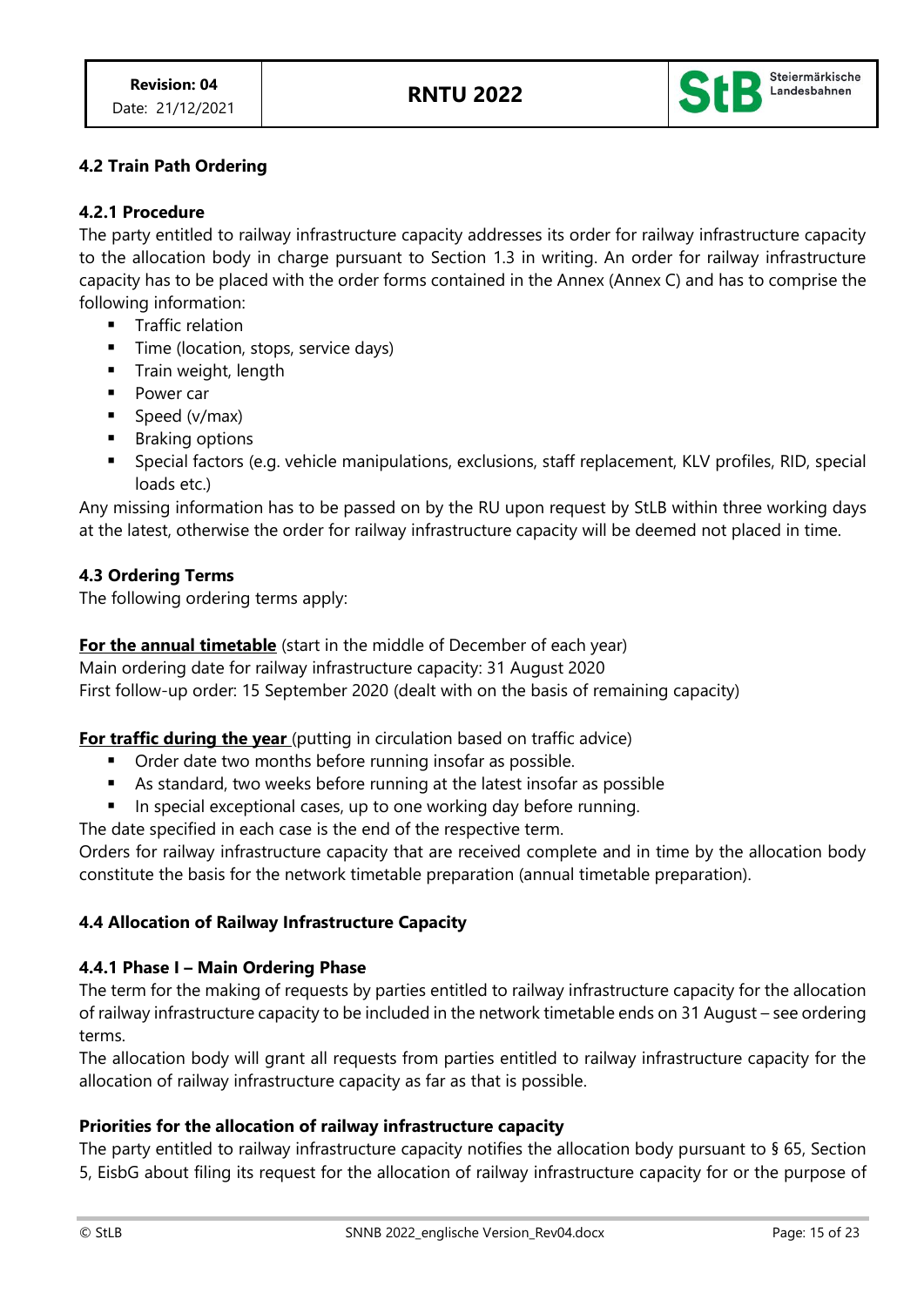

the railway transportation of passengers on railways mentioned in § 57c, Section 1, EisbG at least 18 months before the network timetable will become effective.

The allocation body prioritises special railway transportation services in the cases defined in § 65c, Section 3, EisbG, in the network timetable preparation procedure. The following priority rule applies:

- 1. Request for the allocation of railway infrastructure capacity fixed pursuant to § 63, Section 2
- 2. Request for the allocation of railway infrastructure capacity for the fulfilment of public-sector obligations in passenger traffic in the peak-traffic hours
- 3. Request for the allocation of railway infrastructure capacity based on the order of the social benefit of the railway traffic services on which they are based; a higher social benefit has to be attributed to freight traffic services, in particular cross-border freight traffic services, than to passenger traffic services

The peak-traffic hours (on workdays) pursuant to § 65 c, Section 3, EisbG, are:

Mon – Fri 05.00 - 09.00 a.m. 01.00 - 07.00 p.m.

Sat 05.00 - 09.00 a.m.

# **4.4.2 Phase II – Coordination Procedure**

If different requests of parties entitled to access for the allocation of railway infrastructure capacity which would have to be considered for the preparation of the network timetable prove to be incompatible during the preparation of the network timetable, the allocation body will endeavour pursuant to § 65b, Section 1, EisbG, to reach a mutual agreement by coordinating the requests of the parties entitled to railway infrastructure capacity for the allocation of railway infrastructure capacity and by carrying on negotiations with the parties entitled to railway infrastructure capacity.

# **4.4.3 Phase III – Hearing**

SCHIG mbH as the allocation body will hear all parties entitled to railway infrastructure capacity that requested or non-committally inquired for the allocation of railway infrastructure capacity and third parties which want to comment on any effects of the network timetable on their ability to make use of railway transportation services in the respective network timetable period in connection with the draft for the network timetable and grant them a period of one month to make their statements.

## **4.4.4 Phase IV - Coordination 2**

In the cases in which requests of parties entitled to railway infrastructure capacity for the allocation of railway infrastructure capacity which would have to be considered for the preparation of the network timetable and which cannot be granted in an adequate scope after coordination of the requested railway infrastructure capacity upon consultation of the requesting party entitled to access, SCHIG as the allocation body will declare the respective railway infrastructure overloaded without delay. This declaration will also be made if it is foreseeable that the capacity of the railway infrastructure will not be sufficient in the near future.

## **4.4.5 Phase V – Dispute Settlement**

Pursuant to § 65b, Section 3, EisbG, the allocation body established a dispute settlement system for the purpose of the fast settlement of disputes between parties entitled to railway infrastructure capacity with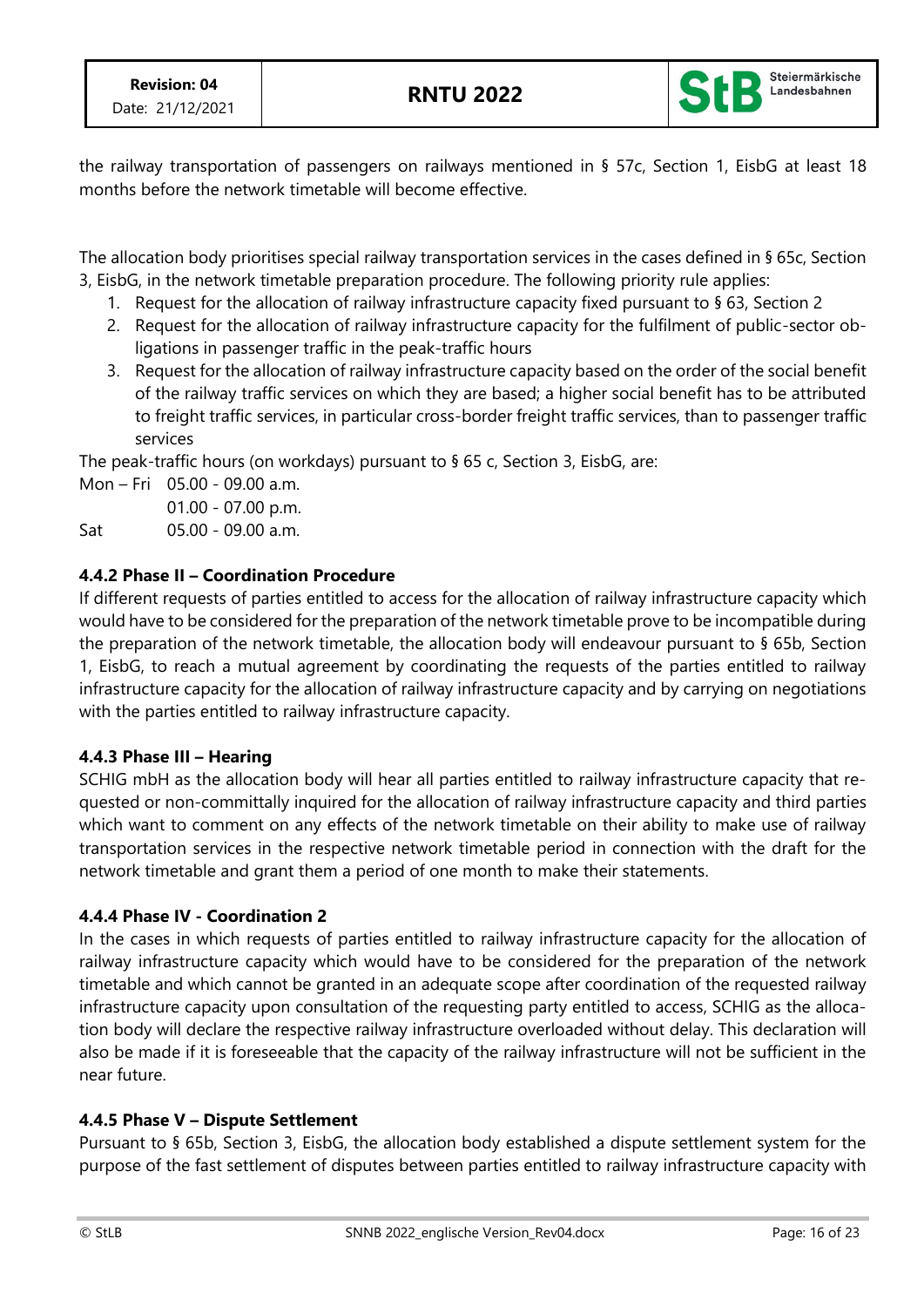

a view to the allocation of requested railway infrastructure capacity, which ensures decisions on disputes within ten working days.

## **4.4.6 Phase VI – "Overloaded Railway Infrastructure"**

If requests for the allocation of railway infrastructure capacity result in a "declaration of overloaded railway infrastructure", the following procedure has to be followed for this railway infrastructure capacity and the following priority criteria will be applied:

If the dispute settlement system results in no solution of the railway infrastructure capacity conflict, SCHIG as allocation body will decide finally based on the prioritisation rules pursuant to § 65c, Section 3, EisbG. At the same time, the allocation body declares the respective railway infrastructure section overloaded pursuant to § 65c, Section 1, EisbG. This will also be done if it is to be foreseen that the capacity of the railway infrastructure will not be sufficient in the near future.

The rejection of a request of parties entitled to railway infrastructure capacity for the allocation of railway infrastructure capacity will be made in writing by the allocation body, specifying the reasons for that.

### **4.4.7 Dates for the Allocation of Railway Infrastructure Capacity for the Timetable Year 2019**

The timetable year 2022 is from 12 December 2021 to 10 December 2022 Network timetable preparation by SCHIG: 30 September 2021 The date specified in each case is the end of the respective term. The network timetable will become effective on 12 December 2021.

## **Allocation of railway infrastructure capacity for traffic "during the year" (ad-hoc traffic)**

The prioritisation of requests for the allocation of railway infrastructure capacity is carried out for traffics that concern the valid timetable based on the "first come – first serve" principle, i.e. requests that were submitted earlier will be chosen over ones that are submitted later. The date of the postmark or the fax shall be relevant.

Putting into circulation based on traffic advice:

- In the event of train path ordering two months early, about three weeks before start of traffic,
- otherwise as quickly as possible, within five working days at any rate,

- in special exceptional cases, up to one workday before service.

## **4.5 Construction Management Planning**

On its railway infrastructure, StLB performs all the work or measures in connection with the provisioning and the development of the railway infrastructure (investments, maintenance work, inspection work, checks, etc.) in accordance with the applicable guidelines and regulations.

About work that is scheduled a longer period of time ahead which results in major disruptions of the operations process and in particular require measures (such as rail replacement services) on the part of the infrastructure user, StLB will always inform the RU six months in advance, at the latest, however, two months before the start of the work or the measures.

StLB will inform the RU about all other kinds of work or measures as early as possible after having become aware of the requirement.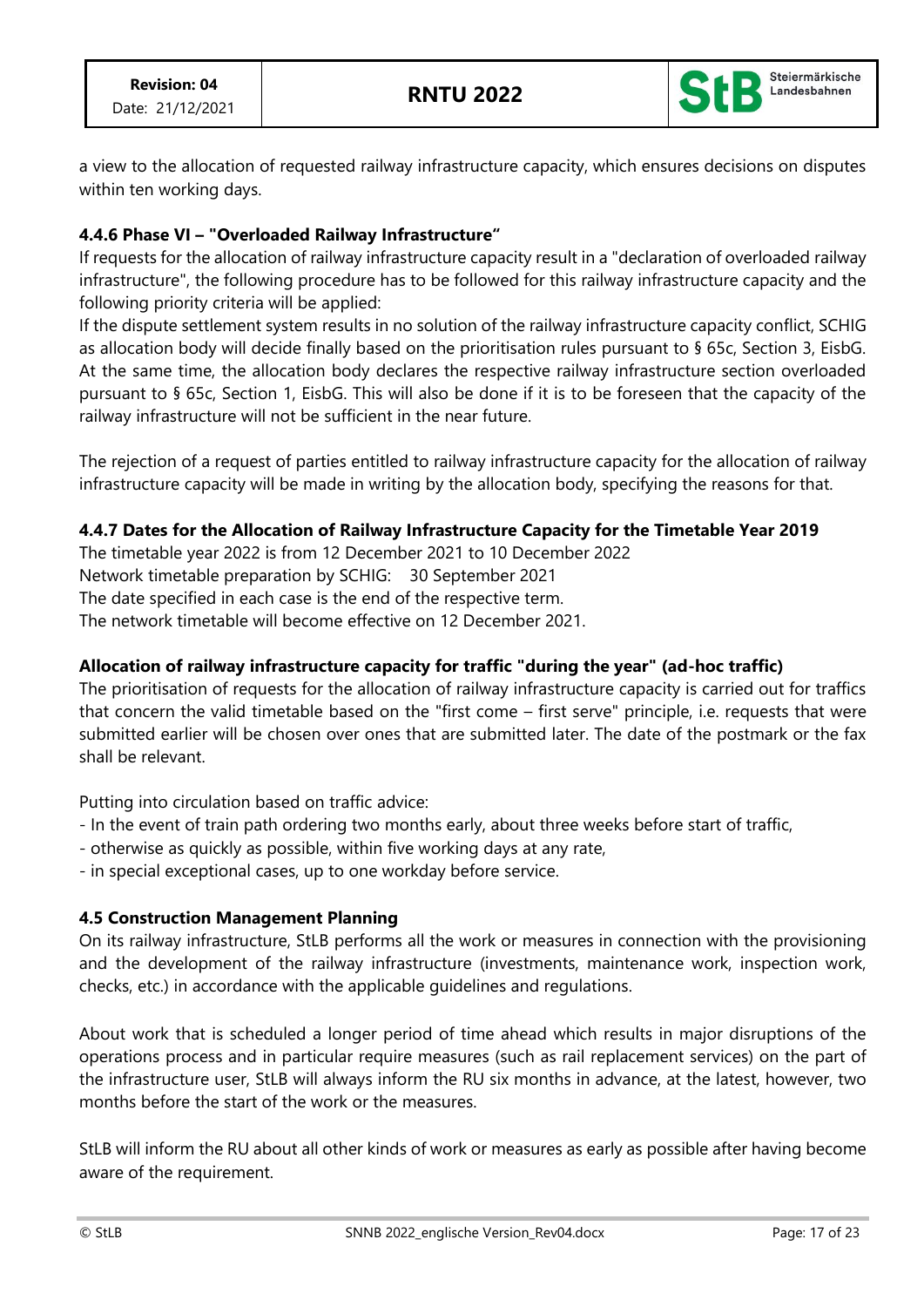

Unless special reasons are given, StLB will always carry out all the work in such a way as to minimise the effects on the railway transportation services of the RU.

### **4.6 Use of Railway Infrastructure**

A shared use of railway infrastructure is possible according to § 53a Section 1 EisbG.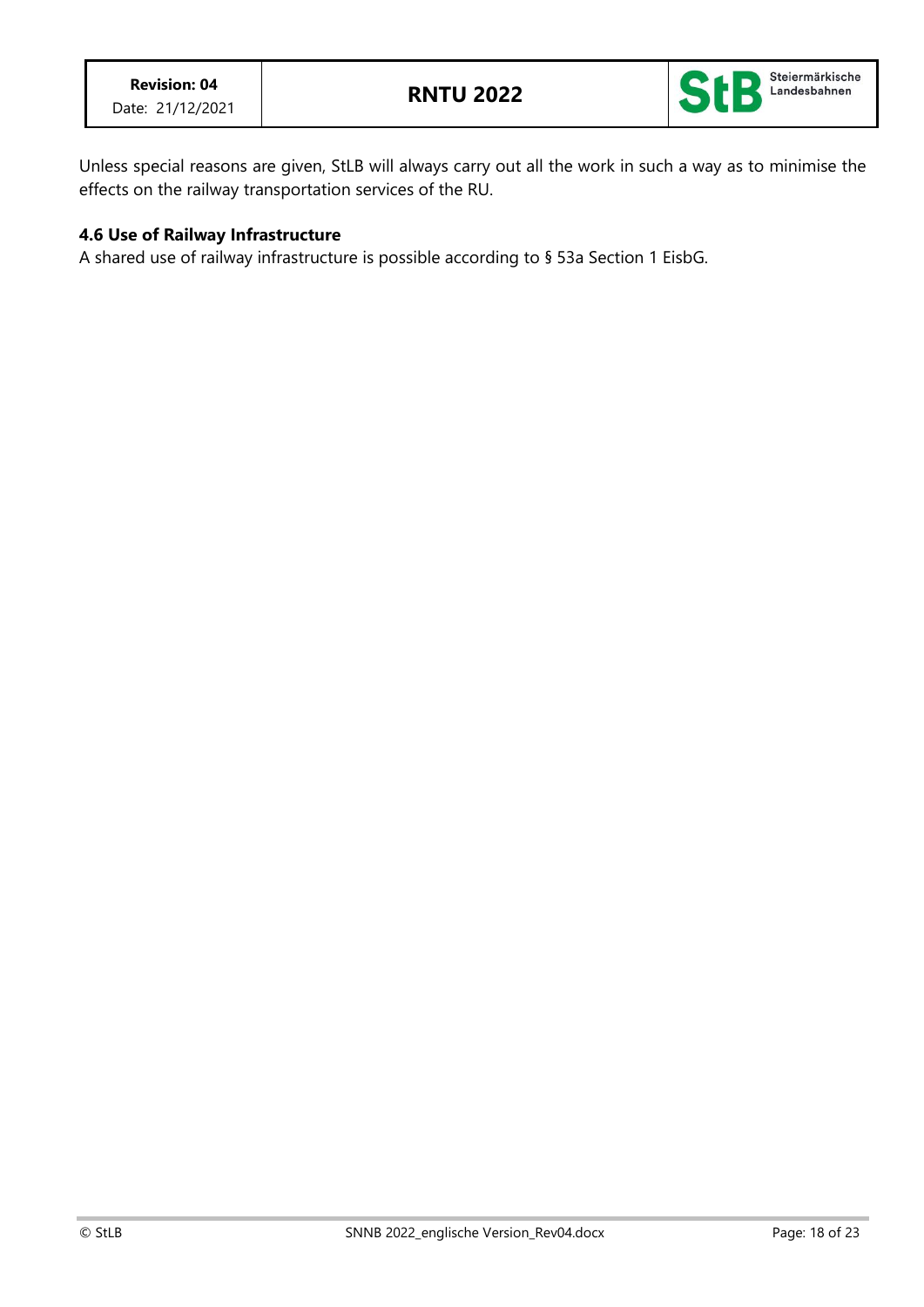

#### **5. Usage Fee**

(valid for the timetable year 2022)

## **5.1 Freight Terminal Graz Süd/Werndorf**

### **5.2 Permission Cards**

### **5.1 Freight Terminal Graz Süd/Werndorf:**

### **5.1.1 Services acc. to § 58b Abs 1 EisbG - Services 5.1.3 Services acc. to § 58b Abs 2 EisbG – Additional Services 5.1.4 Services acc. to § 58b Abs 3 EisbG - Ancillary Services**

StLB allows railway undertakings (RUs) the use of the railway infrastructure of the freight terminal Graz Süd/Werndorf within the scope of availability for the performing of the railway transportation services.

### **5.1.1 Services acc. to § 58b, Section 1, EisbG – Services**

A usage fee has to be paid for access to the railway infrastructure of the freight terminal Graz Süd/Werndorf. It applies during the scheduled operating hours specified below, consists of the following parts and is calculated (excl. of VAT) as follows:

| <b>Services</b>                                       | Fee                                                       |           |
|-------------------------------------------------------|-----------------------------------------------------------|-----------|
| Use of the tracks and points at the interchange       | Per 2-axle wagon and direction                            | 2.77<br>€ |
| point                                                 | Per 4-axle wagon and direction                            | 4.55<br>€ |
|                                                       | Per wagon with more than 4 axles                          |           |
|                                                       | and direction                                             | 6.29<br>€ |
| Use of the tracks and points in the terminal          | Per 2-axle wagon and direction                            | 2.77<br>€ |
|                                                       | Per 4-axle wagon and direction                            | 4.55<br>€ |
|                                                       | Per wagon with more than 4 axles                          |           |
|                                                       | and direction                                             | 6.29<br>€ |
| Train control including use of facilities for signal- | Per train running incl. power car                         | € 61.74   |
| ling, security and communication per train run        |                                                           |           |
| including power car (charging per entry and exit,     |                                                           |           |
| not for internal shunting runs)                       |                                                           |           |
| Use of supply installations for traction current      |                                                           |           |
| Information that is required for the performance      |                                                           |           |
| or operation of the railway transportation service    |                                                           |           |
| for which the railway infrastructure capacity was     |                                                           |           |
| allocated.                                            |                                                           |           |
| Joint use of the holding sidings for wagon            | Day 0-7                                                   | 0,00<br>€ |
|                                                       | Day 8-30                                                  | 2.65      |
|                                                       | From Day 31                                               | 1.33<br>€ |
| Joint use of the holding sidings for power cars,      | Per power car and day                                     | € 21.22   |
| per day (> 24 hours)                                  |                                                           |           |
| Use of the contact line systems                       | Per train running + per working power car $\epsilon$ 7.53 |           |
| Use of the not calibrated filling station             | Per refuelling process                                    | € 24.46   |
|                                                       |                                                           |           |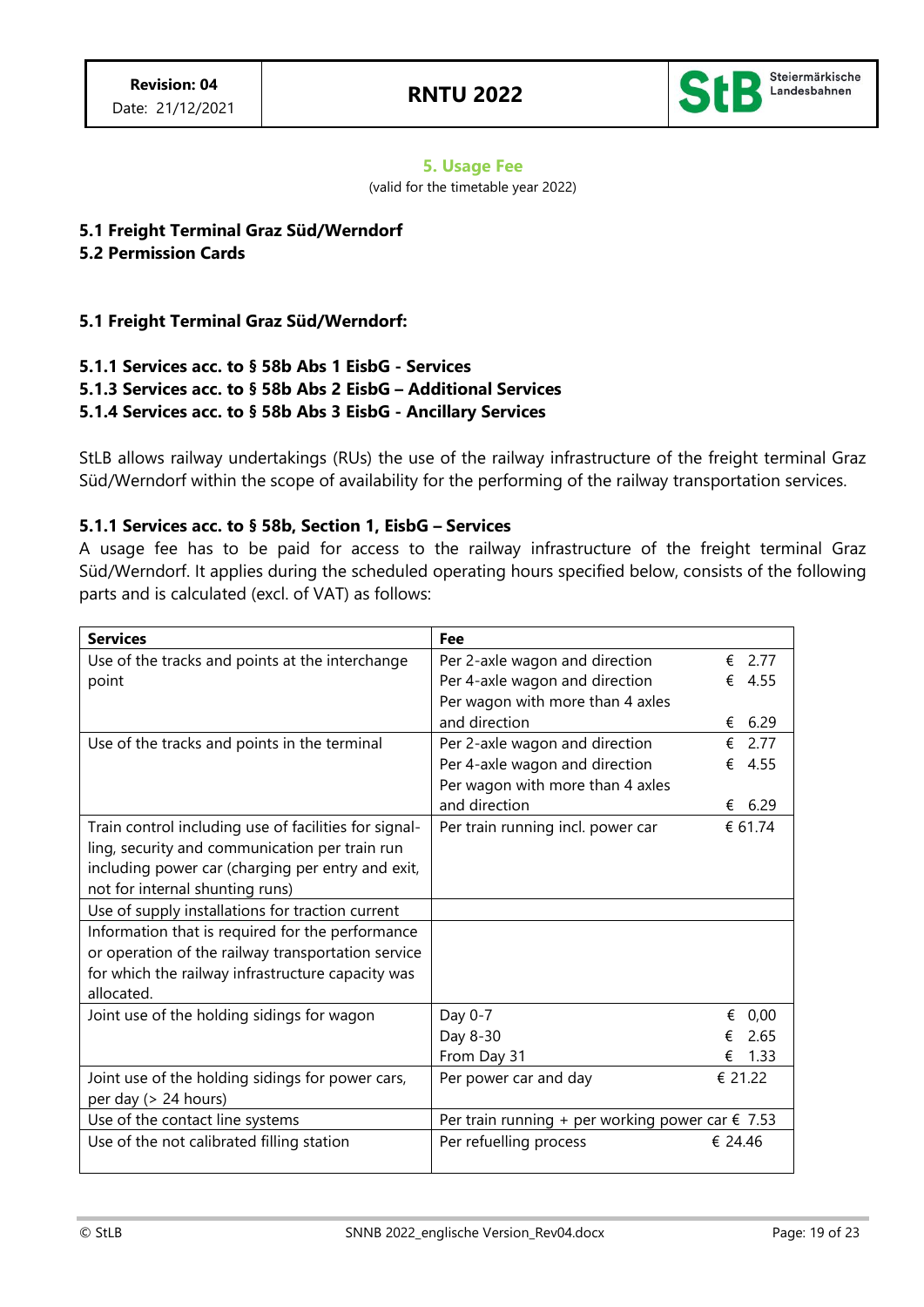

| Requirement for the use of the filling station is<br>the conclusion of a contractual agreement re-<br>garding refuelling times, invoicing, rules for use,<br>etc. For this reason, the StLB management in<br>Graz has to be contacted in good time (at least |                                               |
|--------------------------------------------------------------------------------------------------------------------------------------------------------------------------------------------------------------------------------------------------------------|-----------------------------------------------|
| five weeks) before the first fuelling.                                                                                                                                                                                                                       |                                               |
| Workshop staff (depending on availability)                                                                                                                                                                                                                   | https://www.steiermarkbahn.at/wp-content/up-  |
|                                                                                                                                                                                                                                                              | loads/2022/01/infoblatt-werkstaette-terminal- |
|                                                                                                                                                                                                                                                              | gueltig-ab-01-01-2022.pdf                     |
| WTU wagentechnische Untersuchung (depend-<br>ing on availability)                                                                                                                                                                                            | On demand                                     |
| Repairing of wagons (depending on capacity)                                                                                                                                                                                                                  | Charging according to AVV                     |
| <b>Terminal services</b><br>For more information and the GTC, refer to the                                                                                                                                                                                   |                                               |
| following homepage http://www.stlb.at/termi-<br>nal-graz-sued/                                                                                                                                                                                               |                                               |
| Requirement for the performance of these ser-<br>vices is the conclusion of a contractual agree-                                                                                                                                                             |                                               |
| ment. For this reason, the regional operating                                                                                                                                                                                                                |                                               |
| headquarters of the terminal Graz Süd are to be                                                                                                                                                                                                              |                                               |
| contacted in good time before the requested                                                                                                                                                                                                                  |                                               |
| service performance                                                                                                                                                                                                                                          |                                               |
| (http://www.stlb.at/terminal-graz-sued/).                                                                                                                                                                                                                    |                                               |

Scheduled operating hours: [http://www.stlb.at/terminal-graz-sued/.](http://www.stlb.at/terminal-graz-sued/) 

Infrastructure services performed outside the scheduled operating hours will be invoiced based on actual expenditure. See Section 5.1.3.

## **5.1.1.1 Use of Installations and Services Comprised by Services acc. to § 58b, Section 1, EisbG:**

- Processing of requests of RUs entitled to access for the allocation of railway infrastructure capacity and shunting runs
- Use of tracks and points according to train path agreement
- **•** Train control including signalling and the connected transmission of information and use of the telecommunication systems provided for the operations process
- Supervision of the contractually agreed transportation services
- **■** Administrative assistance with malfunctions in the operations process including allocation of any alternative train paths.
- **·** Infrastructure services performed outside the scheduled operating hours will be invoiced based on actual expenditure.

## **5.1.1.2 Services Not Comprised in the Services acc. to § 58b, Section 1, EisbG (Infrastructure usage fee for third-party railway undertakings)**

Provision of official instructions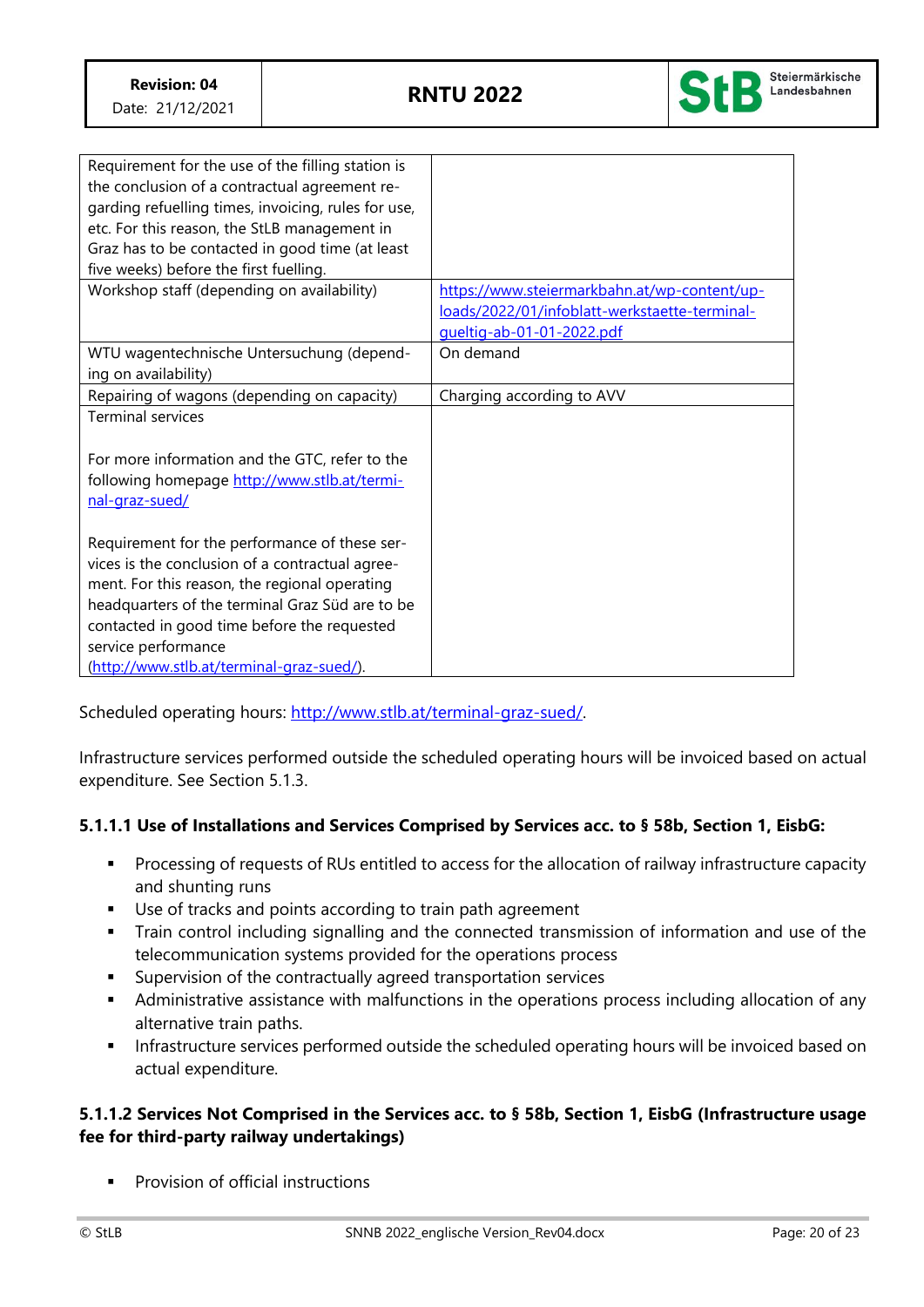

- Provisions from the interchange point to the terminal and back and shunting in the terminal itself
- Labelling, placing under seal, fixing of plates on the vehicles
- Supply of coaches with water and electricity ("highway on wheels")
- **EXP** Inspection of the loading state (load properly secured, compliance with the loading gauge)
- Preparation of freight documents
- Carrying out of trainings
- Carrying out of loading, unloading and transshipment activities
- **Energy supplies**
- **EXE** Assistance in the event of extraordinary events
- Cleaning and maintenance of vehicles
- **•** Other services (e.g. provision of rooms for people to stay or spend the night in, for the execution of commercial agendas, etc.)

### **5.1.3 Services acc. to § 58b, Section 2, EisbG – Additional Services**

| <b>Services</b>                                   | Fee                                                                                          |  |
|---------------------------------------------------|----------------------------------------------------------------------------------------------|--|
| Performing of shunting operation and wagon        | Cranage (first lifting) swap body, freight con-                                              |  |
| provision                                         | tainer, container<br>€ 30.50                                                                 |  |
|                                                   |                                                                                              |  |
|                                                   | Cranage (first lifting) road semi-trailer<br>€ 32.00                                         |  |
|                                                   |                                                                                              |  |
|                                                   | Shunting service interchange point-terminal (way                                             |  |
|                                                   | in and way out) per running<br>€ 381.88                                                      |  |
|                                                   |                                                                                              |  |
|                                                   | Shunting hour (per removal or addition of a<br>wagon or a wagon group, at least two shunting |  |
|                                                   | quarter-hours will be invoiced) per hour €                                                   |  |
|                                                   | 190,94                                                                                       |  |
|                                                   |                                                                                              |  |
|                                                   | Shunting into the workshop Link to: Werkstätten-                                             |  |
|                                                   | <b>leistungen</b>                                                                            |  |
|                                                   |                                                                                              |  |
|                                                   | Preparation of conductor's report<br>€49.28                                                  |  |
|                                                   |                                                                                              |  |
|                                                   | Surcharge outside the shunting opening hours<br>workdays +50% of the costs for shunting      |  |
|                                                   |                                                                                              |  |
|                                                   | Surcharge outside the shunting opening hours                                                 |  |
|                                                   | Sundays and public holidays +100% of the costs                                               |  |
|                                                   | for shunting                                                                                 |  |
| In the event of trains cancelled within 14-4 days | € 190,94                                                                                     |  |
| In the event of trains cancelled within 0-3 days  | € 381,88                                                                                     |  |

### **5.4 Permit Cards:**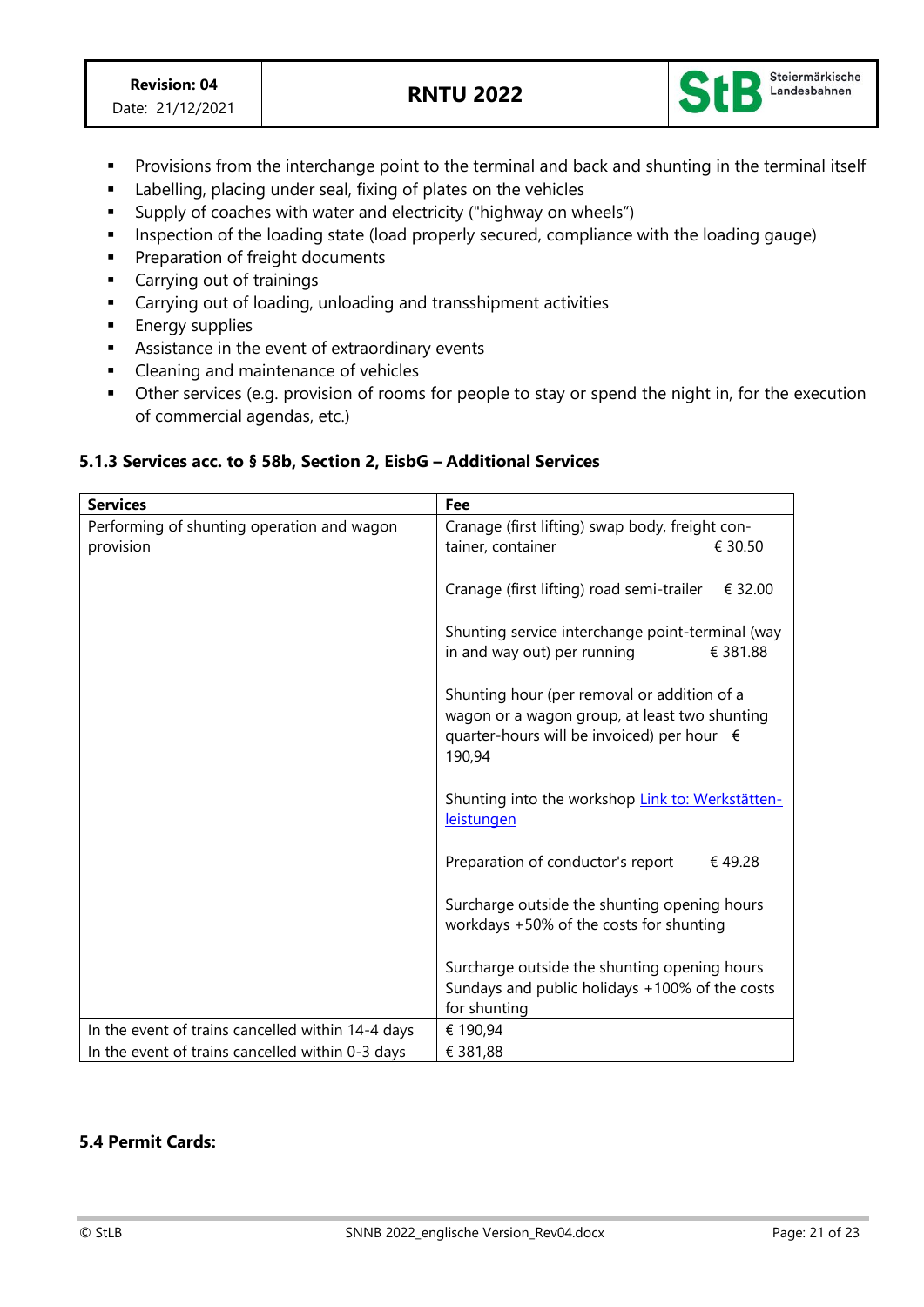

Permit cards have to be applied for people who have to enter non-public railway land on a non-regular basis. Pursuant to § 4, Railway Safety Regulation (EisbSV), permit cards may only be issued for persons who have demonstrably completed the required training for the entering of danger zones.

Free permit cards will be issued for:

- Companies that require permit cards for the performing of contractual services with StLB and dispose of no permits.
- Bodies of other infrastructure operators.
- Retainers of federally, state- or municipally owned enterprises if their official activity extends to non-public railway facilities.
- Persons whose entering of non publicly accessible railway installations is in the interest of StLB.
- Permit cards in return for payment have to be purchased for persons who are not entitled to receive free permit cards.

| <b>Services</b>                                    | Fee             |         |
|----------------------------------------------------|-----------------|---------|
| Permit card for entering railway land not accessi- | Per permit card | € 86.81 |
| ble to the general public per person               |                 |         |
| Accompanying person (control office) for the en-   | Per hour        | € 86.81 |
| tering of danger zones                             |                 |         |